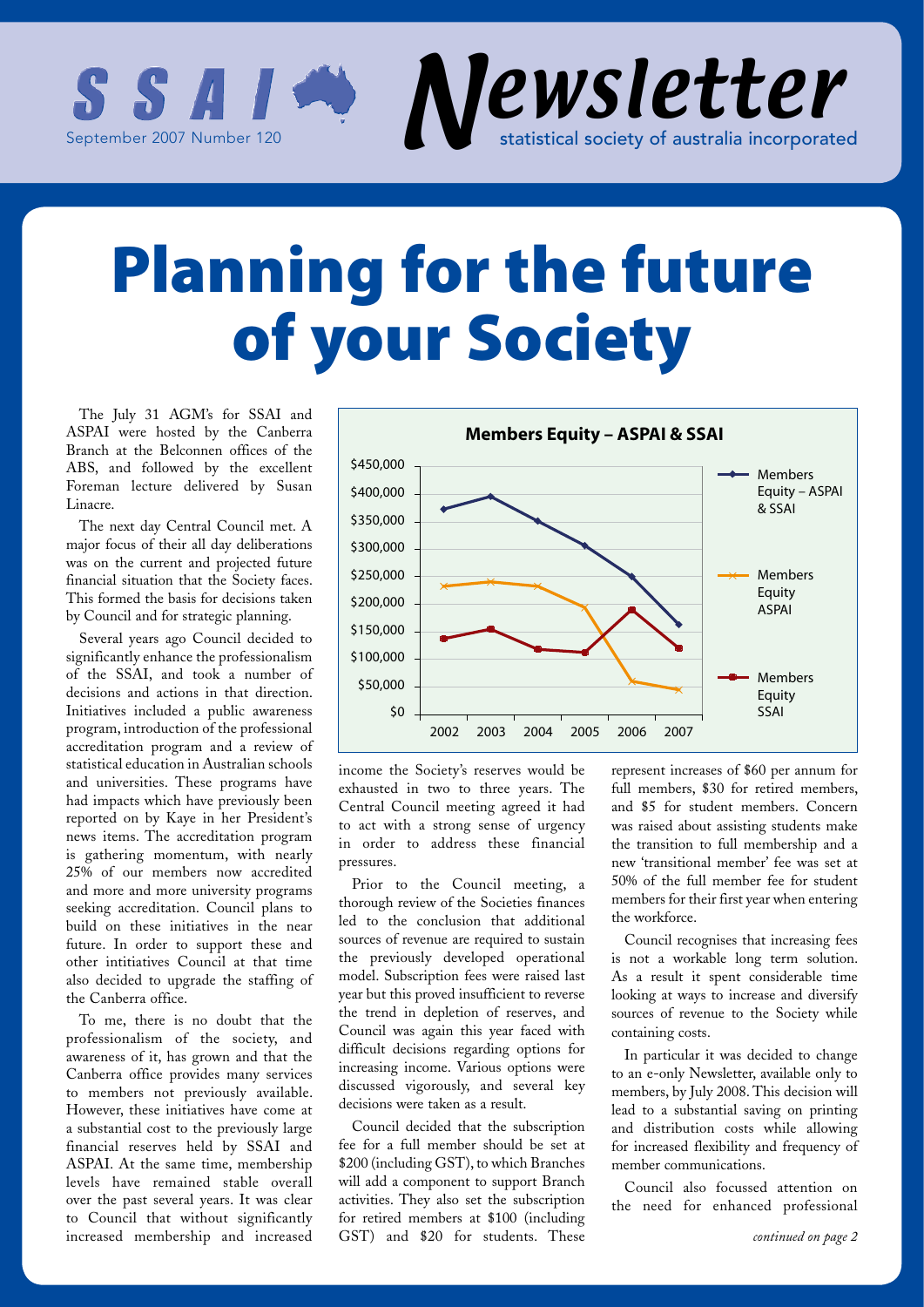### SSAI Central Council and future planning

development of members in particular and users of statistics more generally. A key part of the decisions of several years ago was to provide Continuing Professional Development (CPD) short courses and workshops to members, and particularly to support the professional accreditation programs. Council decided to develop a portfolio of CPD activities to provide value to existing members, to attract new members, and to provide a substantial long term revenue stream.

*From page 1* Other activities planned are to provide the expertise of Members to the wider community of users of statistics through short courses.

> Other activities that Council will be focussing on in the coming year are enhancing recruitment, seeking greater corporate sponsorship for its activities, and upgrading web based services to members aimed at improved communications, convenience and functionality. A key decision taken by Council was to conduct a member survey in the near future in order to

guide these activities and I would urge you to respond to the survey when you receive it.

Council has also agreed to meet quarterly by teleconference for the foreseeable future to ensure that the decisions and plans just made are implemented in a timely and effective way.

I would be very happy to discuss these decisions and future strategic directions and would be pleased to hear from you.

*William Dunsmuir*

### **Australian Statistical Conference 2008**

### *30th June to 3rd July 2008 – Hotel Sofitel, Melbourne*

#### Confirmed International Speakers

- $\diamond$  Enrivonmental Statistics Adrian Raftery, University of Washington, Seattle
- ◆ Statistical Genetics and Bioinformatics Elizabeth Thompson, University of Washington, Seattle
- ◆ Medical Statistics Simon Thompson, Cambridge MRC Unit; Michael Hernan (Harvard)
- ◆ Stochastic Modelling and Statistics in the Social Sciences Fiona Steele, University of Bristol
- ◆ Statistical Methodology Alistair Young, Imperial College

#### *Conference website:* http://www.asc2008.com.au





### In this issue

| <b>SSAI Central Council and future planning</b>    |   |  |
|----------------------------------------------------|---|--|
| 2007 Foreman Lecture                               | 3 |  |
| <b>Editorial</b>                                   |   |  |
| <b>President's Corner</b>                          | 5 |  |
| Mathematics and Statistics in Industry Study Group | 6 |  |
| <b>Three Doors</b>                                 |   |  |
|                                                    |   |  |

| <b>Integrating Statistical Ideas into Mathematics</b><br>8<br><b>Statisticians Stand Tall at ARCS</b><br>9<br><b>SSAI Annual Report</b><br>10<br>12<br>Obituary |
|-----------------------------------------------------------------------------------------------------------------------------------------------------------------|
|                                                                                                                                                                 |
|                                                                                                                                                                 |
|                                                                                                                                                                 |
|                                                                                                                                                                 |
| <b>Branch Reports</b><br>13                                                                                                                                     |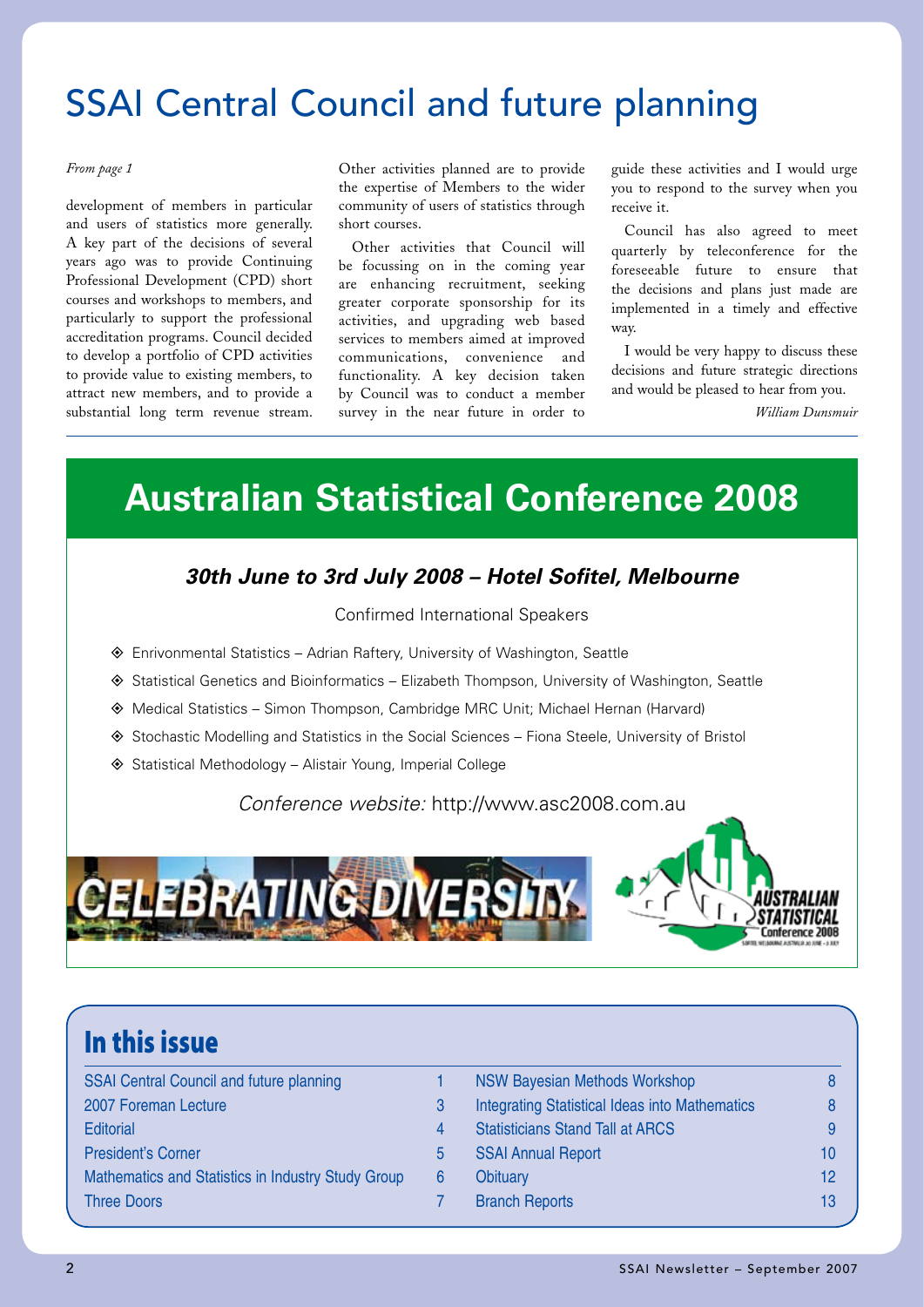### 2007 Foreman Lecture

The Foreman lecture for this year was held at the ABS (Australian Bureau of Statistics) in Canberra on Tuesday 31 July. This is a special lecture held every year which commemorates Ken Foreman's major methodological contribution to ABS work in a career which spanned from 1951-1984. Ken introduced a wide range of statistical frameworks and methodologies to the ABS which are still largely in use today. The speaker this year was Susan Linacre, Deputy Australian Statistician, ABS. Susan's talk was titled 'How things change – or do they? Australia and the working life of an official statistician over 30 years'. Like Ken, Susan has had a long and interesting career at the ABS and having her deliver this lecture was certainly very appropriate.

Susan joined the ABS in the mid 1970's and she knew Ken personally. Susan's talk began with a brief introduction about Ken Foreman and she showed two pictures of Ken. The first was of Ken in a plane (flying was a hobby of his) and Susan concluded from this perspective that not much has changed in the last 30 years since the ABS still uses aerial maps in survey design. The second picture was of Ken in his office with the caption 'What's missing?' and Susan's answer to that was 'computer'. So some things have changed but others have not and this was



*Susan Linacre*

the flavour of Susan's talk throughout the rest of the lecture.

Susan went on to talk about some of the changes in life in Australia from 1976 to 2006 as told by our Censuses and other key data sources. A wide range of different graphs measuring changes in population growth and characteristics, education and employment, health and happiness and population mobility were discussed. For example, Susan mentioned that today there are more one parent families and there is growing number of people with no religion. Employment is heading back to the level of the 1970's and Australia has been below replacement fertility for a generation. It was very interesting to see Australian life analysed from these many different perspectives.

Next Susan talked about how the job of the official statistician has changed in the last 30 years. In particular today there are changes in what is measured and how it is measured and this provides an interesting environment for a statistician to work in. As an example the ABS is currently working on a census data enhancement project which will provide a longitudinal view of the census. This will probabilistically match 5% of the census data across time and will enable the ABS to track special at risk groups in the population. For example through the census data enhancement project the ABS would be in a position to answer questions like 'Are there socio-economic characteristics in 2006 that predict which 15-19 year olds will be neither employed nor in full time education in 2011?'. Addressing questions like these will help the government make more effective policy decisions.

Susan's talk concluded with the question 'How should statisticians sell the value of their work to improve community acceptance of the use of data for statistical purposes?'. This is an important question to address since confidentiality issues prevent the use of many potential sources of data for statistical analysis.

 *Janice Wooton*

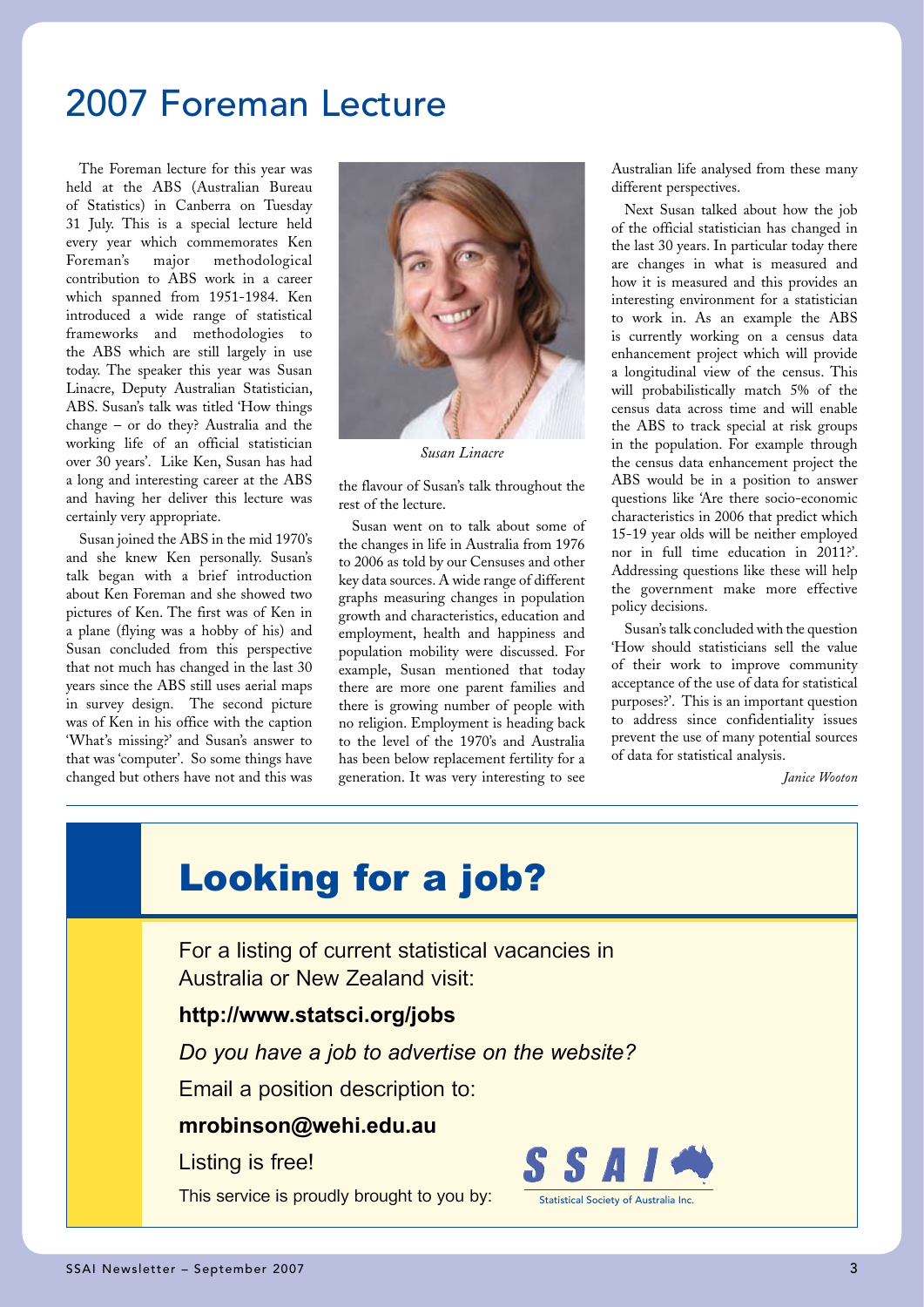# SSAI

**PO Box 5111, Braddon ACT 2612 Phone (02) 6249 8266 Fax (02) 6249 6558 Email: admin@statsoc.org.au Society Web Page http://www.statsoc.org.au**

#### Editors

**Alice Richardson,** School of ISE, University of Canberra, PO Box 1, Belconnen ACT 2616

**Michael Adena,** Covance Pty Ltd PO Box 5125, Braddon, ACT 2612

#### Correspondence

Please direct all editorial correspondence to Alice Richardson. Email: newsletter@statsoc.org.au

#### Disclaimer

The views of contributors to this Newsletter should not be attributed to the Statistical Society of Australia, Inc.

#### Subscriptions

The Newsletter of the Statistical Society of Australia is supplied free to all members of the society. Any others wishing to subscribe to the Newsletter may do so at an annual cost of A\$30.00 for an issue of four numbers.

#### Advertising

Advertising will be carried in the Newsletter on any matters which the Editors feel are of interest to the members of the Society. For details of advertising rates, etc. contact the SSAI Executive Officer at newsletter@statsoc.org.au

#### Printer

National Capital Printing 22 Pirie Street, Fyshwick ACT 2609

DEADLINE FOR NEXT ISSUE: 10 November 2007

### **Editorial**

This issue of the newsletter is focused on the Society at a national level. Firstly, the Annual Report appears in this newsletter.

Secondly, the Society's President addresses some very important facts regarding the Society's financial position. Please take the time to read his articles. As part of the cost-saving measures that the Society is embracing, the Newsletter is going to be produced in purely electronic form.

Other societies have of course embraced differing levels of electronic availability of newsletters. Here is a (totally non-)random sample of societies and the production format of their society newsletter.

American Statistical Association. Monthly, hard copy, around 80 pages. Royal Statistical Society. Monthly, hard copy, around 24 pages. Biometric Society. Quarterly, three electronic and one hard copy, around 24 pages.

New Zealand Statistical Association. Six-monthly, hard copy, around 24 pages. Website contains material appearing on a continuous basis.

Some things of course won't change. The format of the newsletter will remain as a fully typeset document which you can read on screen or print out if desired.

We look forward to your input on the electronic access aspect of the new newsletter, and also look forward to your continued support in providing material for the newsletter to print!

### Member News

#### **SSAI Members awarded in Queens Birthday Honours List**

Dennis Trewin AO. For services to statistics as the Australian Statistician, and particularly through the reform of reporting standards and practices and support for a range of national and international organisations, and to the community.

Ron Sandland AM. For services to science and technolgy, particularly in the area of research management and through contributions to the Commonwealth Scientific and Industrial Research Organisation.

### Conferences

**ICAS-4 – Advanced Statistical Integration and Analysis, Fourth International Conference on Agricultural Statistics** 22-24 October 2007, Beijing, China http://www.stats.gov.cn/english/icas

**IBS Australian Region, 'Biometrics on the beach'** 2-6 December 2007 – Coffs Harbour, NSW http://www.biometrics.org.au

#### **BioInfoSummer07**

**ICE-EM Summer Symposium in BioInformatics** 10-14 December 2007, Australian National University, Canberra, ACT http://www.maths.anu.edu.au/events/BioInfoSummer07/

**Australian Statistical Conference 2008** 30 June – 3 July 2008, Melbourne, VIC http://www.asc2008.com.au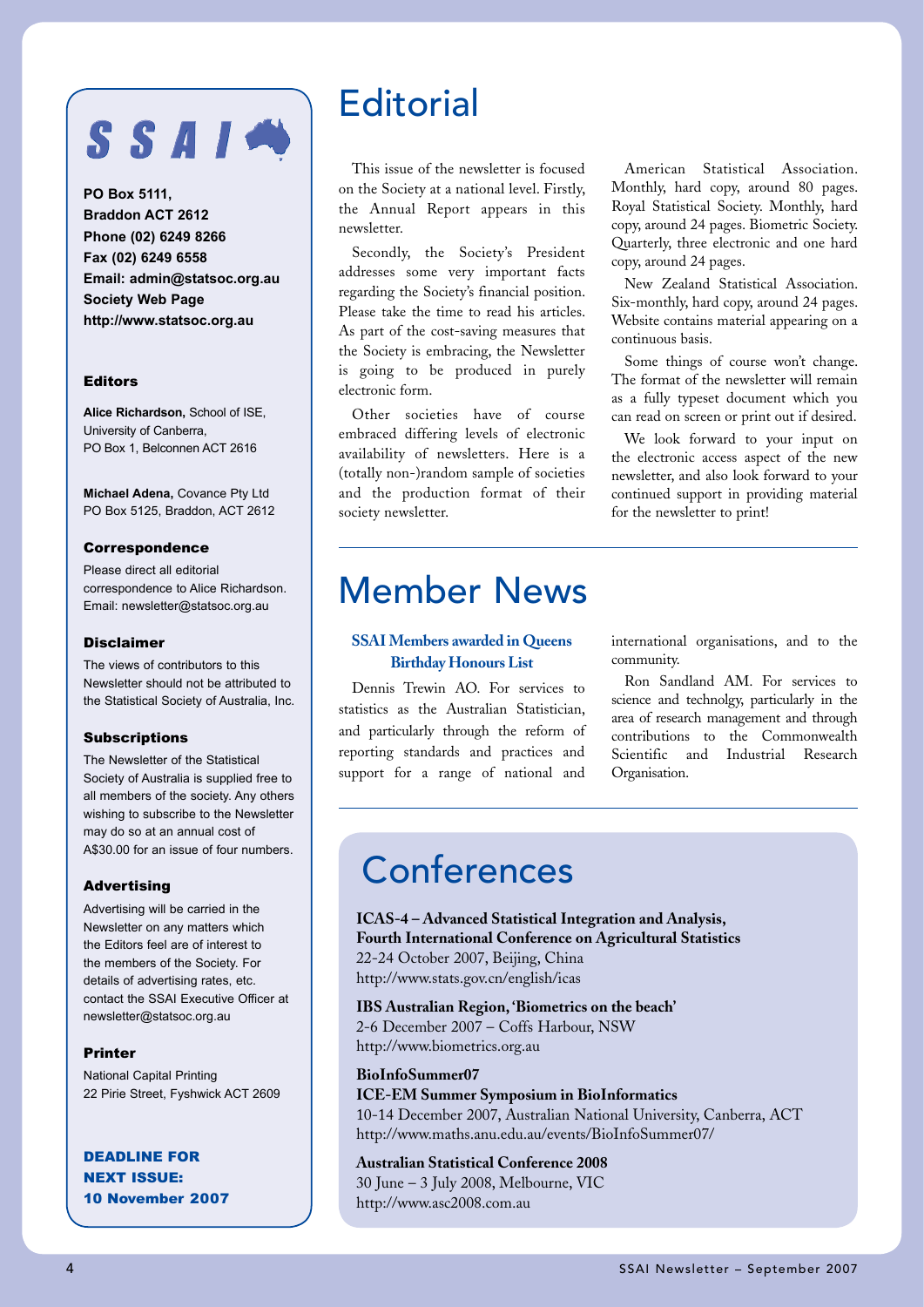### President's Corner

As incoming President of the SSAI I would like to thank Kaye Basford for her wonderful contributions over the past two years and look forward to working with her over the coming year as she continues as Vice President.

On Page 1 of this Newsletter I have outlined the decisions that Council took at the recent August 1 Central Council meeting. The thrust of these decisions is to ensure that the SSAI continues to operate within budget and without further drawing on reserves other than for strategic initiatives. They also aim at significantly increasing value to members. With these decisions come a number of significant challenges to Council, the Executive Committee and to the Canberra Office, all of which are responsible for the smooth running of the Society. Council worked hard on your behalf and I personally want to thank them for their efforts as well as to publicly acknowledge the support of their employers for allowing them the time to attend. Working with your representatives to Central Council was a rewarding experience reinforcing to me the fact that this Society is run by volunteers who give up a lot of their time to ensure that members' views are heard and their needs are met. I am also very grateful for the ongoing support that Jane Waslin provides to members and as well as the excellent ongoing contributions made by the members of the EC through monthly review meetings and other activities.

A major decision taken at the recent Central Council meeting was to significantly develop provision of short courses and workshops as part of a nationally based continuing professional development activity. Branches have been active in this regard over the past few years and we are planning to substantially enhance such activities on a national level in 2008. There are two Branch workshops/ courses in the pipeline at present – one a course on R will be run in Canberra in September 2007, and a workshop entitled "Advanced Regression Models with R" will be held in Melbourne in February 2008.

The preparations for the ASC2008 in Melbourne are continuing with the program committee lining up a number of high-profile keynote speakers from overseas. Details of these are included in the ASC information below. Registration

forms and information about submitting papers will be sent to all members with the December 2007 issue of the Newsletter. The conference website (http://www. asc2008.com.au) will be updated as planning progresses and arrangements are confirmed. Planning for the ASC2010 in Perth is also well advanced.

 Later in the year the Society's Awards Committee will be calling for nominations from the members for the Pitman Medal, Honorary Life Membership and SSAI Service Awards. The rules governing these can be found at: http://www.statsoc. org.au/resource/pdfs/regulations.pdf. If you know a member you wish to have recognized please contact your Branch Council in the first instance.

In addition to its Branch structure the Society also has a number of special interest sections that have been set up to provide focus for members across geographical regions. Sections work well when they have champions who are willing to actively develop them. The Young Statisticians section has been thriving in recent years and goes from strength to strength. For next year the Young Statisticians will be represented by two members: Richard Hutchinson from Canberra and Pamela McCaskie from WA. I envisage that Sections will play a vital role in the future plans for expanded continuing professional development activities and the EC will be looking at ways to energize the sections that are currently inactive. If you have ideas for new or existing sections or would like to play a more active part in their activities I would be pleased to hear from you.

Recently I have been involved in discussions to wind up the Australian Mathematical Sciences Council. This body was set up some years ago to facilitate the election of a FASTS Board Member from various professional societies involved in mathematical sciences in Australia. It was agreed that AMSC was no longer needed and a new mechanism for electing the Board Member from the various groups involved was developed.

With the recent decisions made at Central Council the Society aims to strengthen its professionalism and to enhance benefits to members and their employers. The challenges lie in increasing membership (for which a recruitment task force has been established), in increasing professional development short



courses and workshops (for which plans will be developed over the next three months or so), in continuing to increase awareness amongst employers about the need for professional statisticians, and, in continuing to implement the key recommendations of the Review of Statistical Education report.

All of these challenges will call on members to be creative and generous with their time and I look forward to hearing from you with ideas and offers to help.

> *William Dunsmuir Email: W.Dunsmuir@unsw.edu.au*

## **WORKSHOP**

### **Advanced regression models with R**

### 13 February 2008, Melbourne

For further information: www.statsoc.org.au/whatsnew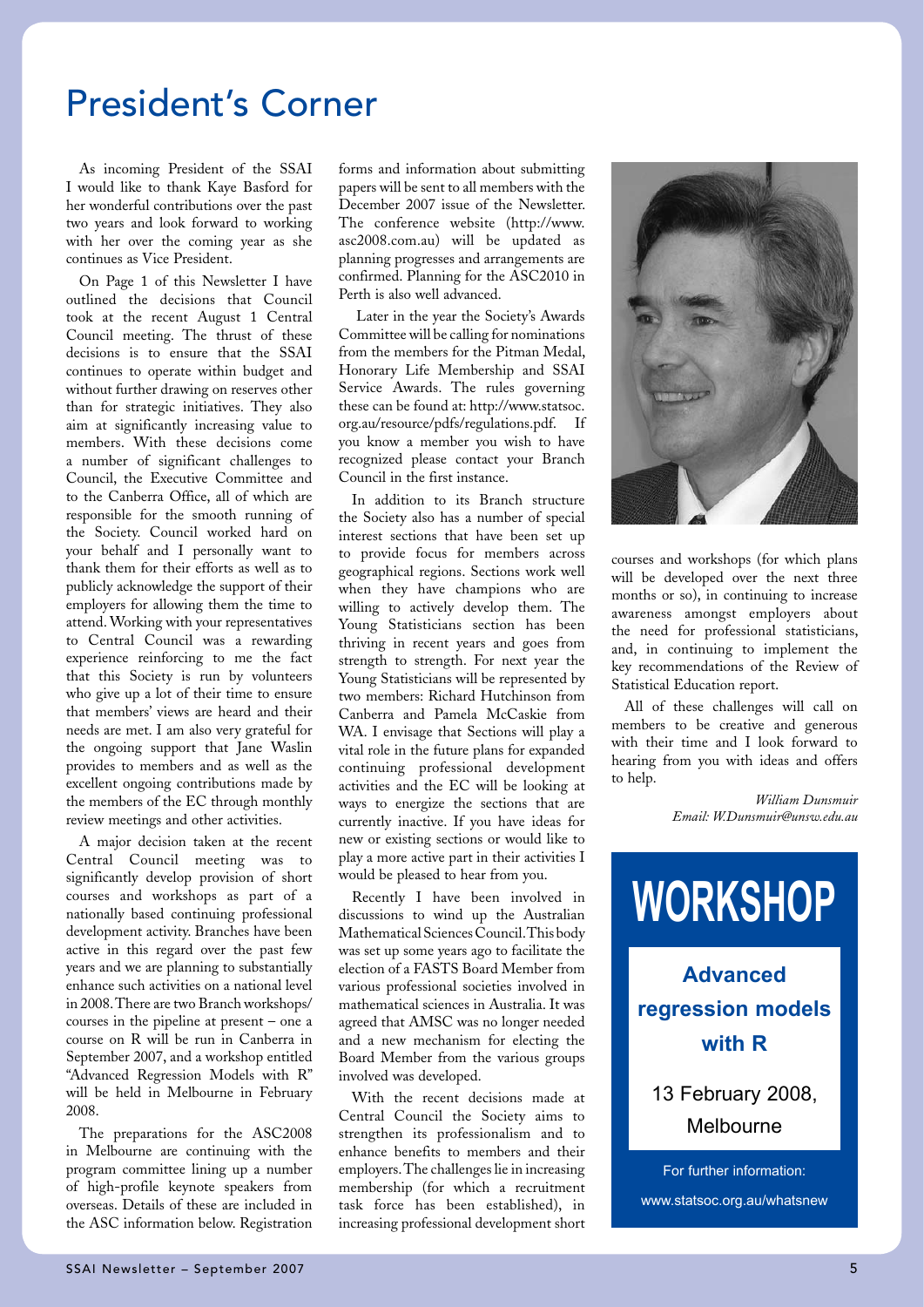## Mathematics and Statistics in Industry Study Group

This year's ANZIAM Mathematics and Statistics in Industry Study Group (MISG2007) was held at the University of Wollongong, 5-9th February 2007.

A/Prof. Tim Marchant was the Director, Dr. Maureen Edwards the Associate Director while Ms. Joell Hall and Ms. Sue Denny acted as the Administrators.

The event attracted about 100 delegates, including twenty postgraduate students, who worked on six industry projects. Five of these projects were submitted by Australian companies and one from New Zealand.

These projects covered diverse fields such as financial mathematics and statistics, operations research, solid mechanics and mathematical modelling.

MISG2007 was fortunate in attracting Prof.Robert McKibbin, from Massey University, as invited speaker. His wealth of experience in Industrial Mathematics resulted in him presenting two very entertaining and stimulating seminars. Thanks also to Dr. Mike Camden, from Statistics NZ and Dr. Jeff Dewynne, from Oxford University, for their seminars at the student workshop.

MISG2007 was opened by Mr Stephen Lowe, General Manager Trading, Integral Energy and Prof. Margaret Sheil, DVC-Research at Wollongong (who is now CEO of the ARC).Thanks to both these individuals for their attendance and comments at the opening ceremony.



*From left, Dr. Maureen Edwards, MISG Assoc. Director, Prof. Robert McKibbin, Invited Speaker, A/Prof. Tim Marchant, Director and Mr. Joe Maisano, Trading Technology Australia.*

MISG2007 attracted significant media publicity; an article appeared in the local newspaper, the Illawarra Mercury, and the director was interviewed twice on local ABC radio.

The conference dinner was held at the City Beach function centre, which enjoys spectacular views over Wollongong Harbour and the coastline. Other social events included a cocktail reception on the Monday evening, a student workshop followed by pizza on the Tuesday and of course, the annual volleyball grudge match, Australia vs The World.



*Delegates from MISG2007 working on the Tranpower NZ Industry Project.*

Due to the broad range of skills required to tackle modern industrial mathematics problems many high-profile scientists from the Australian and NZ Statistics and Financial Mathematics communities attended MISG2007 as delegates or moderators.

If the MISG meeting is to remain relevant and important in the coming years then this multi-disciplinary approach to industrial problem solving needs to continue, with participation at MISG from all the Mathematical Sciences.

Moderation of an MISG project is a challenging task involving problem solving, people management and a very tight deadline. So our thanks and gratitude go to the moderators of each of the MISG2007 projects. Following on the tradition from MISG2006 in NZ, each project also included a postgraduate student as moderator.

See our web-site www.misg.math. uow.edu.au for the industry project descriptions from MISG2007, the equation-free summaries of the projects and the outcomes, and also pdf files of the project reports, as they become available. The web-site also provides details of MISG2008, to be held 28th Jan.-1st Feb. 2008. We hope to see everybody at UOW for the 2008 event.

*Tim Marchant and Maureen Edwards*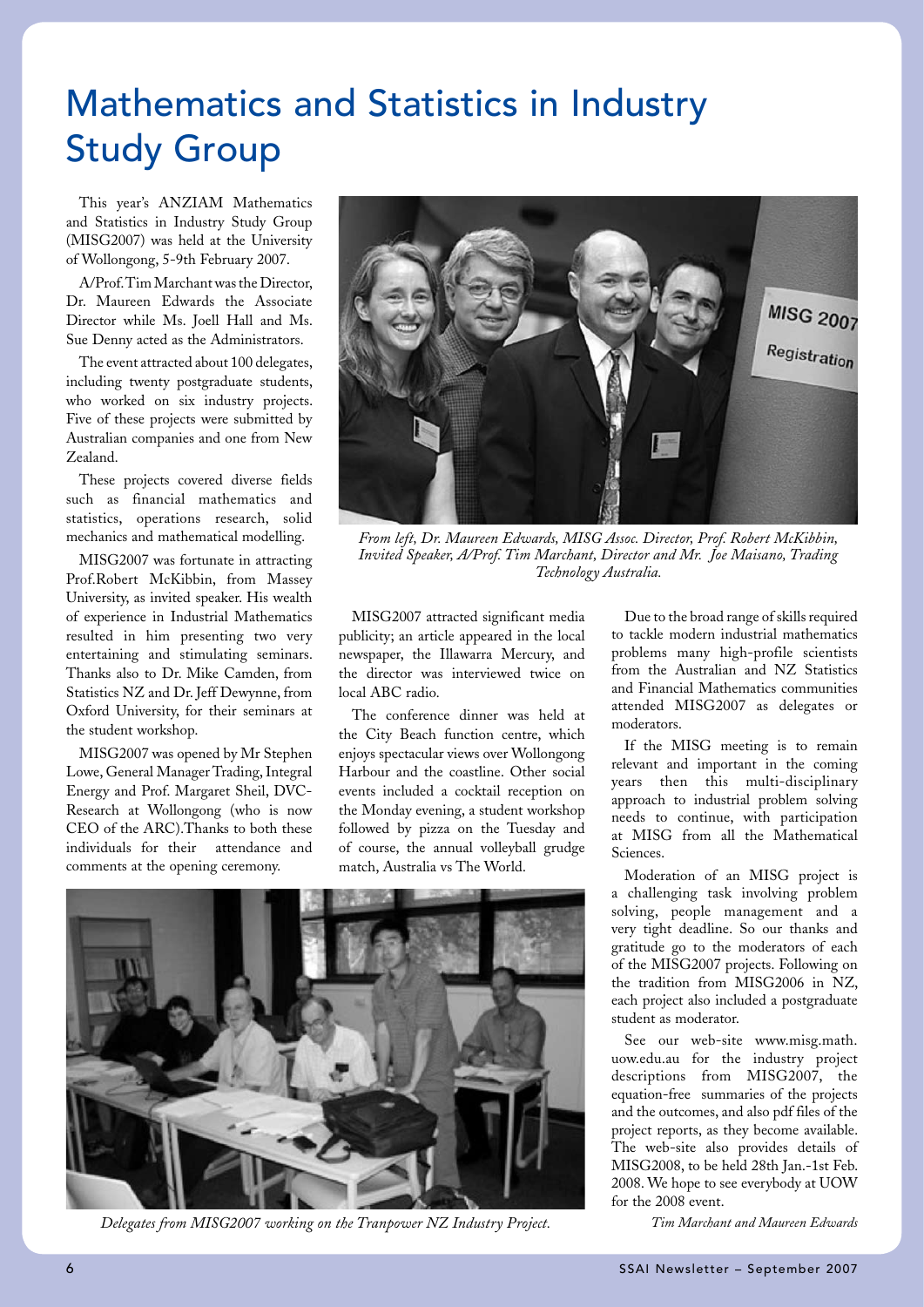## Three Doors with Borek Puza (Edition 11)

Welcome to the 11th edition of *Three Doors.* Last time I presented The Largest Value Puzzle and am now pleased to announce Terry Neeman as the current winner of The Three Doors Prize, a cheque for \$60 as donated by SSAI. We now present the solution, and the next puzzle follows

#### **The Largest Value Puzzle**

*If the largest value in a sample is removed, what happens to the sample variance?*

#### **Solution to The Largest Value Puzzle**

The sample variance may decrease, increase, or stay the same, depending on the sample values. For example, suppose that the sample values are -1, 1, and 1+*d*, where *d*>0, and 1+*d* is removed. Then it can easily be shown that the sample variance decreases if *d*>0.73205, increases if *d*<0.73205, and stays the same if *d*=0.73205. More generally, it can be shown, with straightforward but tedious algebra, that when the largest value, *L*, is removed from a sample of size *n*, the variance decreases if *L*>*A*+*S*, increases if

*L*<*A*+*S* and stays the same if *L*=*A*+*S*, where *A* is the average of all *n* values and *S* is the square root of  $(n-1)/n$  times the sample variance of all *n* values.

#### **The Alternative Confidence Interval Puzzle**

*Suppose that a number y is randomly chosen from the uniform distribution from 0 to k, where k is an unknown constant between 0 and 5. Consider the statement*

 $0.8 = P(0.2T/k) < \sqrt{k} < 0.8 + 0.2T(k)$ ,

*where T(k) is a suitable function of k or a constant. For the case T(k)=0.5, the statement can be inverted to yield an 80% confidence interval (CI) for k given by (y/0.9, min(5,y/0.1)). Now suppose that T(k)=k/5. Then the statement can be inverted to yield an alternative CI for k. Find the general form of the alternative CI and evaluate it for y=3.0. Why might the alternative CI be considered preferable?*

For your chance to win a fabulous mystery prize, please send your solution to newsletter@statsoc.org.au.

### Update on "Biometrics by the Beach" conference

As previously advertised, the International Biometric Society Australasian Region (IBS AR) will hold its next biennial conference from Sunday 2 December to Thursday 6 December 2007 at the Novotel Pacific Bay Resort in Coffs Harbour, NSW.

The conference theme, **Biometrics safeguarding our future: our health and our air, land and water,** broadly encompasses the intended topics of our eight local and international invited speakers, whose abstracts and biographies appear on the conference website (www.biometrics.org.au/ conf). As part of the conference program, we will also hold a dedicated poster session and are hoping to hold a "Meet the editors" session and a SSAI Biological Sciencesorganised session.

Contributed papers and posters related to the conference theme or on other biometrical topics are welcome, with abstracts now due by 31 August 2007 (Note that the deadline has been extended from 3 August).

On Sunday 2 December, the program will feature two short courses. Peter Diggle is presenting a course on model-based geostatistics and Kerrie Mengersen will present a course on "Bayes for Beginners". Full details of both courses can be found on the conference website.

Socially, the program includes a welcome reception on Sunday evening, a break on Tuesday afternoon when delegates can take advantage of organised activities including a guided walk in Dorrigo National Park, a kayaking adventure or a visit to a local winery, and the conference dinner (on Wednesday 5 December) being held at the Pet Porpoise Pool in Coffs Harbour.

The conference website www.biometrics. org.au/conf is comprehensive so take a look at it for further information on registration, the program, courses, the venue, accommodation and travel to Coffs Harbour. We look forward to seeing you there!

Society Secretaries

**Central Council** President: Prof Kaye Basford Secretary: Dr Doug Shaw doug.shaw@csiro.au

**Canberra** President: Dr Glenys Bishop Secretary: Dr Ray Lindsay ray.lindsay@netspeed.com.au

**New South Wales** President: Ms Caro Badcock Secretary: Dr Eric Beh e.beh@uws.edu.au

**Queensland** President: Ross Darnell Secretary: Ms Helen Johnson h.johnson@qut.edu.au

**South Australian** President: Dr Andreas Kiermeier Secretary: Dr Paul Sutcliffe p.sutcliffe@abs.gov.au

**Victoria** President: Professor Mervyn Silvapulle Secretary: Lucy Busija lucy.busija@mh.org.au

**Western Australian** President: Dr Brenton Clarke Secretary: Ms Pamela McCaskie pmccask@cyllene.uwa.edu.au

#### Section Chairs

**Bayesian Statistics** Kerrie Mengersen k.mengersen@qut.edu.au

**Biological Sciences** Ari Verbyla ari.verbyla@adelaide.edu.au

**Environmental Statistics** Petra Kuhnert – petra.kuhnert@csiro.au

**Industrial Statistics** Ross McVinish – r.mcvinish@qut.edu.au

> **Statistical Computing** Kuldeep Kumar kkumar@bond.edu.au

**Statistical Education (co-chairs)** Michael Martin michael.martin@anu.edu.au Peter Howley peter.howley@newcastle.edu.au

**Surveys and Management** Veronica Rodriguez veronica.rodriguez@abare.gov.au

**Young Statisticians (co-chairs)** Richard Hutchinson richard.hutchinson@covance.com Pamela McCaskie pmccask@cyllene.uwa.edu.au

**Social Sciences** Michele Haynes – m.haynes@uq.edu.au **Further contact details for Society Secretaries and Section Chairs can be obtained by contacting the** 

**Society on (02) 6249 8266**

*Melissa Dobbie*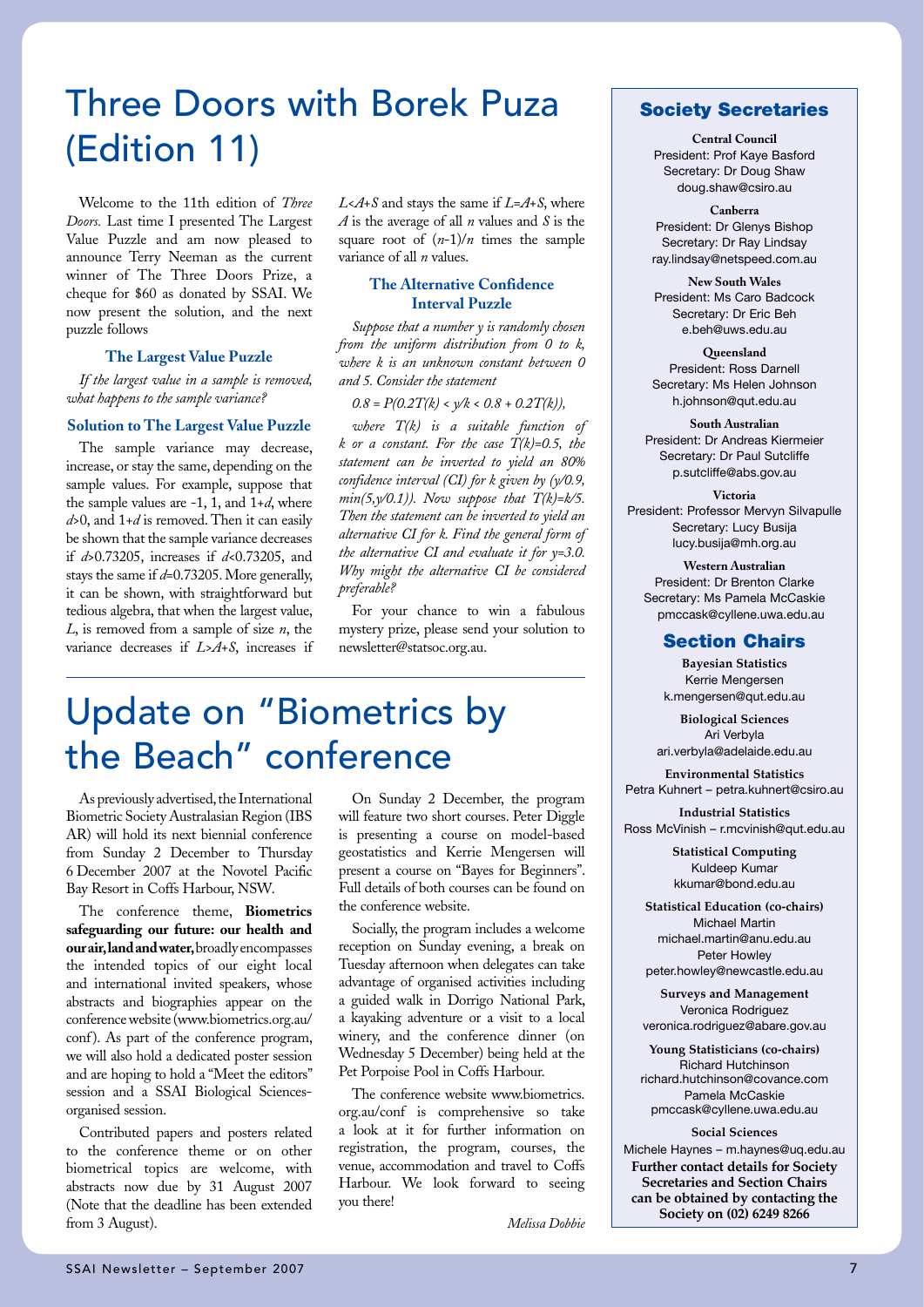### NSW Bayesian Methods Workshop

On the 17th and 18th of July, the NSW Branch hosted a workshop at the University of Technology, Sydney introducing Bayesian Methods. The workshop was presented by Kerrie Mengersen from the Queensland University of Technology.

This workshop proved to be very popular, having attracted 58 attendees, with a strong representation from the pharmaceutical industry with such companies as Roche, Eli Lilly, GlaxoSmithKline, Colmar Brunton, Covance and Amgen represented. There were also several attendees form the public service and academia. Some of the attendees came from New Zealand or interstate to attend.

Kerrie presented the Bayesian framework using plenty of examples to support the theoretical background, and supplemented this with tutorials in WinBUGS. There were also plenty of opportunities to reinforce this framework within the lectures through well chosen exercises.



Some areas of interest were Monte Carlo Markov Chain methods, formulation of typical models in terms of prior distributions, selection of prior distributions, as well as Bayesian methods for spatial and mixture models.

Feedback from the workshop showed that attendees found the course very useful, and would recommend it to others. One strong message that came back was that while the participants had

very differing backgrounds in statistics, they all were able to take away some new insights, and have a greater appreciation of the usefulness of Bayesian methods.

The NSW Branch of the Statistical Society would like to thank Kerrie for her efforts in conducting this workshop. In addition, the branch would like to thank Caro Badcock, Davy Wong, Boris Choy, Connie Lam and Wai Yin for their efforts behind the scenes.

*Stephen Bush*

### SSAI Workshop on Integrating Statistical Ideas into Mathematics

This half-day workshop was organised by the NSW Branch of the Statistical Society of Australia and held at Macquarie University on 25 July 2007. Its aim was to bring together those involved with and interested in the development of the statistical components of the secondary school mathematics syllabi to discuss issues involved in educating high school students in (i) statistical thinking skills, in general, and (ii) some foundations for the kinds of formal courses in statistics that are nowadays required in many university degree programmes. The number and calibre of the speakers and attendees signal the strong interest there is among educators in tackling the challenges of providing statistical education at the appropriate level to the appropriate students at the appropriate time.

Fifty-two people attended the workshop (eight of them as speakers and Chair). Another four expressed a strong interest but were unable to attend. Attendees came from private and state schools, TAFE colleges, universities, policy type organisations such as the Board of Studies and other organisations.

Speakers covered a range of topics including reporting on the the recommendations from two recent reports produced on statistics and education in universities and secondary schools, viz Statistics at Australian Universities: An SSAI-sponsored Review. December 2005 and Mathematics and Statistics: Critical Skills for Australia's Future, The National Strategic Review of Mathematical Sciences Research in Australia. December 2006; the new Stage 6 Mathematics syllabi due to be rolled out in NSW schools in 2010; the Stat Smart ARC linkage project; the Schools Statistics Poster Competition; teaching statistics to other disciplines at university and ideas on how to make mathematics and statistics components coherent in the secondary schools mathematics syllabus.

Some of the suggestions and possible future links from the day include:

• Improving the clarity around qualifications required for Mathematics

teachers. The Statistical Society of Australia could work with NSW Institute of Teachers to share information on the value of accredited statistics courses and their contribution to mathematical teacher education

- Improved support for Mathematics teachers in delivering the statistical components of the syllabus. Universities may be able to work more closely with the schools in their footprint to provide in-service courses to support teachers. Universities may also be able to provide more support to schools in regards to the variety of careers that require statistical skills. The MANSW may also be able to help in this area.
- Increasing the involvement of university educators interested in statistical education in the development of the school mathematics syllabi. Individual universities may liaise directly with the Board of Studies and possibly the SSAI will continue to have these types of forums to encourage communication.

*Caro Badcock*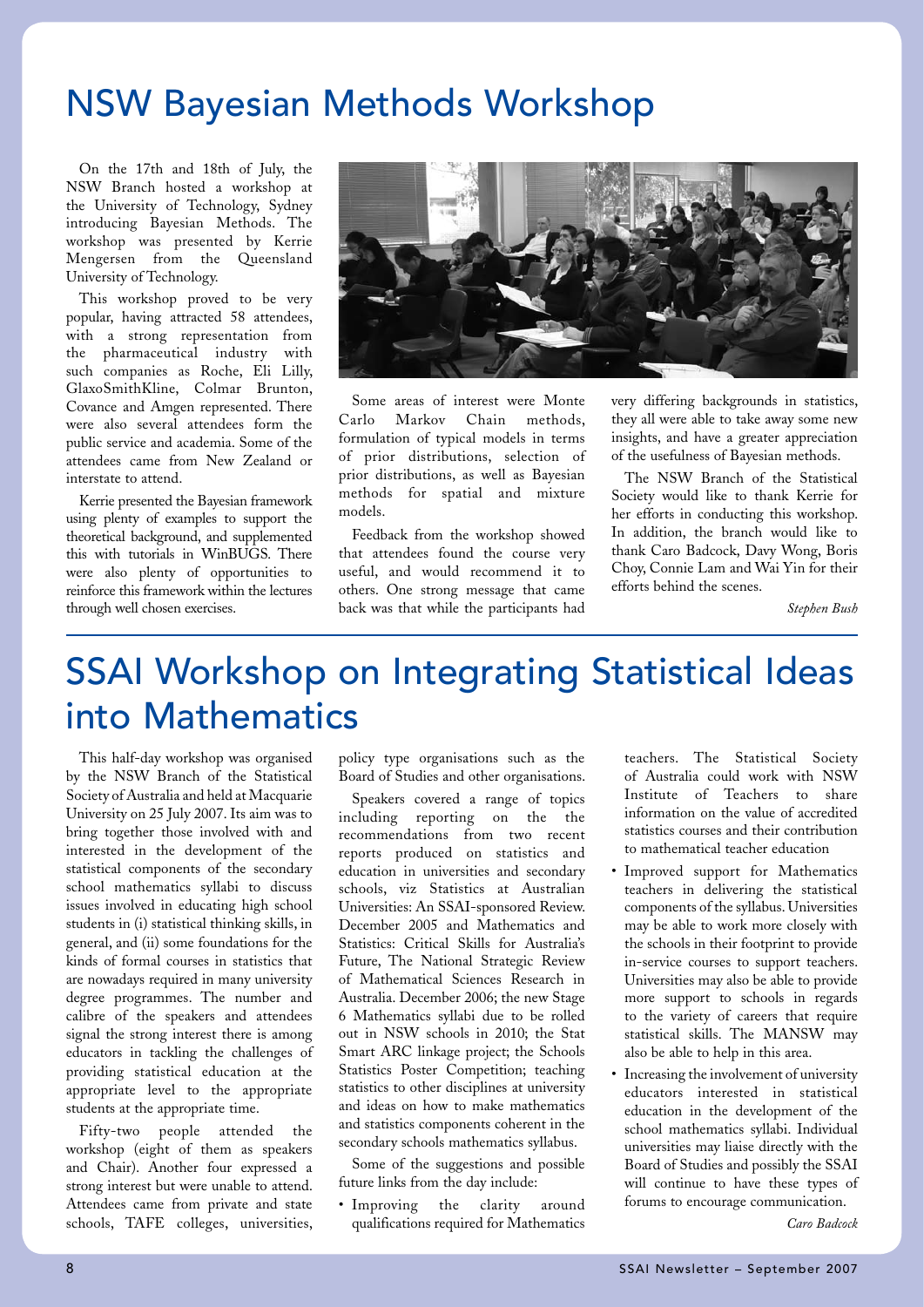### Statisticians Stand Tall at ARCS

It was really exciting to see the number of statisticians presenting and their topics at the recent ARCS conference. ARCS (Association for Regulatory and Clinical Scientists) is the professional association that supports scientists involved in the development of therapeutic products. Members come from functions such as clinical research, data management, biometrics, regulatory affairs, medical writing, health economics and so on.

When I attended my first ARCS conference in 1995 there were very few of us actively involved in the industry in Australia. In fact, you only needed one hand to count us, and even then not all fingers. In those early years we were lucky if one of us presented. Over time our numbers in the industry have increased particularly with the set up of regional biometrics units by Roche, Eli Lilly and Pfizer. We are also becoming more involved across the health care industry as evidenced by the formation of the APBG (Australian Pharmaceutical Biostatistics Group), the increased involvement in health economic projects and the increased collaboration between functions throughout the clinical trial process from design to publication.

This year the ARCS conference was three days with each day consisting of a plenary session in the morning and five concurrent offerings in each of the two afternoon sessions. Three of the thirty concurrent sessions focusing on statistical issues with all statistical speakers being statisticians accredited by the Statistical Society of Australia and almost all also being members of the APBG! Two of these sessions were organized by the Health Economics Educational Subcommittee and one by the Data Management and Biostatistics Educational Subcommittee, chaired by me. In addition, the statistical function was represented in a session on managing projects from project concept to final publication. This gave a total of 11 statisticians speaking or chairing sessions! All sessions were also extremely well attended. In fact the rooms were full with around 70 people in each session, very few of them statisticians!

On the first day I chaired a session 'Statistics and Clinical Trial Design – old hat or modern miracle'. The aim of the session was to share with the audience the idea that statistics is still an evolving science so that like other research we

should be considering a variety of ways to analyse data rather than just stick to the old tried and true methods.

Speakers were: Annie Solterbeck, Director, Statistical Revelations on multiple comparisons, Robyn Attewell, Associate Director, Biometrics Operations, Covance on analysis of repeated measures data, and Ian Marschner, Director, Asia Biometrics Centre, Pfizer on adaptive trials.

As Chair I was concerned i) that we would not get attendees and ii) that we would not get many questions for the speakers given the subject matter. Obviously my first concern was totally unfounded with the room being full. I think this is an indication of the need and hunger for an understanding of statistics and statistical methods throughout the industry.

In preparation for my second concern I decided to prepare a question about each of the presentations to ask the audience. The questions were not theoretical or even heavily statistical. They aimed to get the audience thinking about how the issues covered in each talk impacted on them as an individual in their everyday working life. Unsolicited feedback for this approach has been all positive. In fact, one comment was that I was an extremely hard chair making the audience think so much. If that is what the session made them do then I think it was a success!



let us know by email to: admin@statsoc.org.au

On the second day there were the two health economic sessions. The first one was titled Conducting Indirect Comparisons of Therapies – a Statistical Approach. This session aimed to provide a conceptual overview and methodology into how to conduct indirect comparisons, where we wish to compare two treatments, but only have data on each treatment compared with another treatment (for example, placebo treatment).

Speakers were: John Defina, Director, Sirius Research, giving an introduction and overview, Ian Gordon, Director, Statistics Consulting Centre, University of Melbourne, on methodology of indirect comparisons and meta-analyses, Philippa Clarke, Senior Outcomes Research Statistician, Pfizer, on "Are all comparators identical?", and Philip McCloud, Site Head of Biostatistics, Roche, on the pros and cons of the appropriateness of indirect comparisons.

The second health economics session was titled Survival Analysis and Modelled Economic Evaluation. This session aimed to provide a conceptual and methodological overview of how survival analyses over a limited time period can be incorporated into a modeled economic evaluation over a longer time period.

Speakers were: William Reece, Senior Project Statistician, Eli Lilly, on survival analysis, including Kaplan-Meier curves, Michael Adena, Director, Statistical Consulting, Covance, on extrapolation of survival curves, and Malcolm Hudson, Professor, Department of Statistics, Macquarie University, on incorporating Quality of Life information into survival analyses.

Last, but not least, Manjula Schou, Senior Statistician, Asia Biometrics Centre, Pfizer presented in the session Project Management: Across Functions to Final Report and Publication. She shared her experiences on how she applies project management principles on a daily basis in her role at Pfizer.

All in all an excellent result for statisticians in the pharmaceutical industry – well done to everyone.

> *Caro-Anne Badcock Consultant Statistician, Statistical Revelations Committee member, ARCS Data Management and Biostatistics ESC President, NSW Branch SSAI*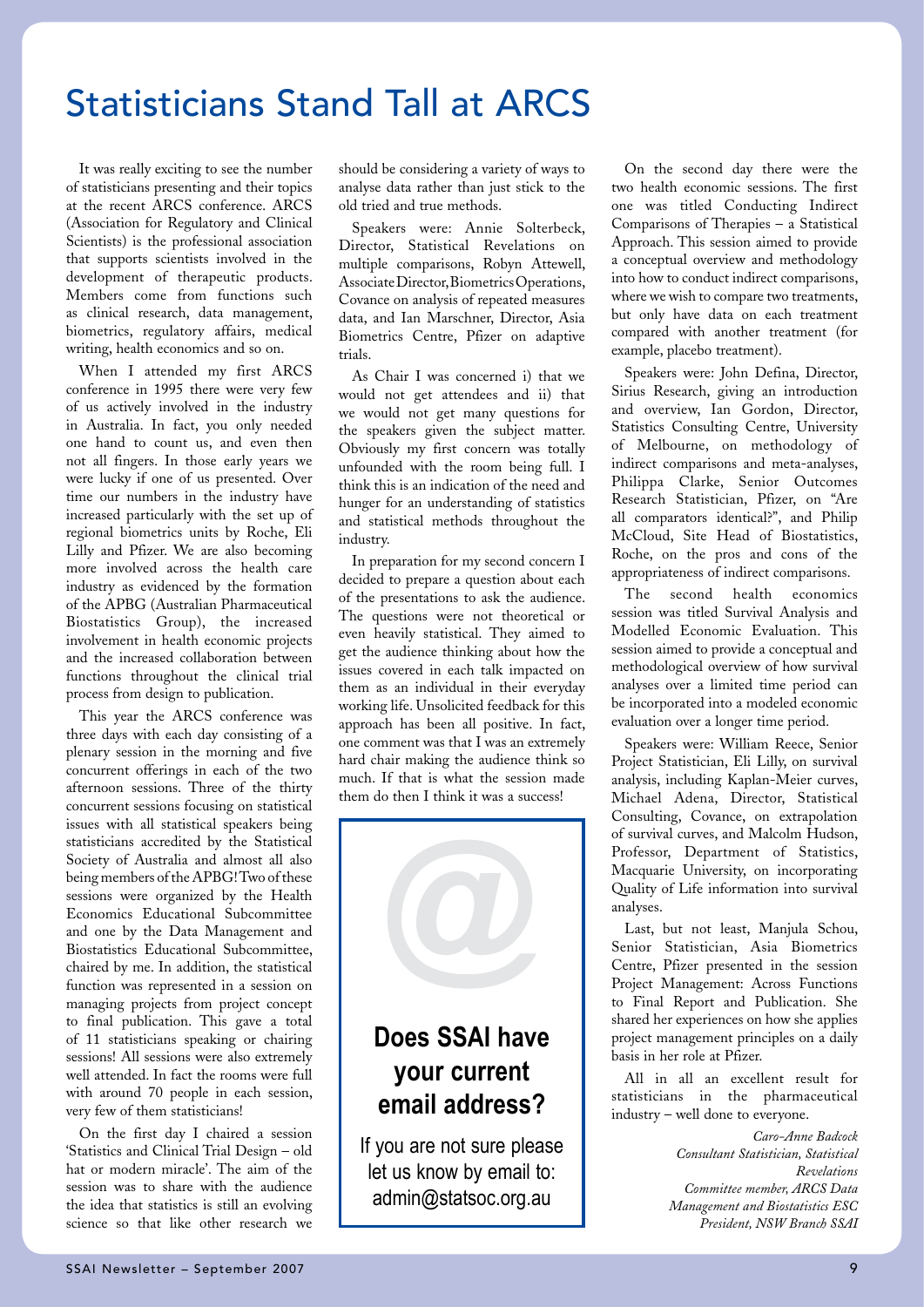### SSAI Annual Report – April 06 to March 07

The Society was founded in 1962 as a national "umbrella" organisation to support and further the work of the state statistical societies. The overall objective of the Society is to further the study and application and good practice of statistical theory and methods in all branches of learning and enterprise.

The Society is incorporated in the Australian Capital Territory (ACT). The constitution was revised in accordance with the Associations Incorporation Act 1991 (ACT) on 5 July 2006.

In order to hold Annual General Meeting of the SSAI and the annual meeting of Central Council in association with Australian Statistical Conferences or other mid-year conferences, the financial year for the Society is from 1 April until 31 March. Branches may choose, through their own constitutions, to retain a different financial year.

#### **1. Membership of the Society**

At 31 December 2006 the Society had 646 ordinary members, 2 Members at Large, 67 student members, 36 retired members, making a total of 751. There are also 19 Honorary Life Members. Equivalent figures (including Honorary Life Members) since 1994 are 966, 956, 971, 898, 927, 874, 789, 733, 764, 761, 743, 764.

#### **2. AGM and Central Council**

The Annual General Meeting of the Society was held on 5 July 2006 at Skycity, Auckland, New Zealand in conjunction with the Australian Statistical Conference 2006. There were two Central Council meetings; one was held on 2 July 2006 at Skycity, Auckland, New Zealand, and the second was held on 21 February 2007 via teleconference. The Executive Committee of the Society has had monthly teleconference meetings during the year.

The Central Council for 2006–2007 comprised:

| President                     | K.E. Basford    |
|-------------------------------|-----------------|
| Vice-President                | W. Dunsmuir     |
| Editor                        | K. L. Mengersen |
| Secretary                     | D.E. Shaw       |
| Treasurer                     | S.R.T. Horn     |
| Accreditation Committee Chair |                 |
|                               | J. Henstridge   |
| Newsletter Editor             | M. Adena        |
| <b>Branch Delegates</b>       |                 |

*Branch Presidents Representative* A. Branford (Co-opted) *Sections Representative* A. Verbyla (Co-opted) (resigned) *Canberra Branch* B. Henderson, J Wooton *New South Wales Branch* C. Badcock, A. Pope *Victorian Branch*  B. Phillips, M. Silvapulle *Queensland Branch*  J Eccleston, I. Wood *South Australian Branch* M. Swincer, J Jones *West Australian Branch*  B. Clarke, A. Munday

Much of the Society's business is conducted by the SSAI Executive Committee on a monthly basis by telephone hook-up. Members of the SSAI Executive Committee for 2006-2007 were:

| President                           | K.E. Basford |  |  |  |  |
|-------------------------------------|--------------|--|--|--|--|
| Vice-President                      | W. Dunsmuir  |  |  |  |  |
| Editor                              | K. Mengersen |  |  |  |  |
| Secretary                           | D.E. Shaw    |  |  |  |  |
| Treasurer                           | S.R.T. Horn  |  |  |  |  |
| Branch Presidents' Representative   |              |  |  |  |  |
| A.J. Branford (co-opted)            |              |  |  |  |  |
| Young Statisticians' Representative |              |  |  |  |  |
| J. Wooton (co-opted)                |              |  |  |  |  |
| Sections Representative             |              |  |  |  |  |

A. Verbyla (co-opted) (resigned)

The Executive Officer, Jane Waslin, attends SSAI Executive Committee meetings as an observer.

#### **3. Association with other bodies**

The Society is an affiliated organisation of the International Statistical Institute, with the President as the Society's *ex officio* member.

The Society is a constituent member of the Australian Mathematical Sciences Council, and through this Council a member of the Federation of Australian Scientific and Technological Societies (FASTS). K.E. Basford represented the Society on the Council.

The Society was represented on the National Committee for Mathematics of the Australian Academy of Science by N. Bartlett and W. Dunsmuir.

The Society is a corporate member of the New Zealand Statistical Association.

The Society is a member of the Australian Foundation of Science. S.R. Wilson was the Society's representative this year.

#### **4. Finances**

The Society's financial affairs for the year are detailed in the Financial Statement.

The capitation fee was increased for membership year 2007. This, with no growth in member numbers, still results in a shortfall on operations, after splitting out strategic activities. The latter comprising workshops, conferences, campaigns and initiatives promoting the Society's aims as set out in its Strategic Plan, while important, are insufficient to balance the operational deficit. The Society has been using reserve funds to fund its operational and administrative activities as well as strategic initiatives. From 2006 the SSAI Newsletter has been published by SSAI rather than by ASPAI, as was the case previously. Publishing the ANZJS is now the only activity conducted by ASPAI. The Society will continue to recover costs for administrative support for the ANZJS.

#### **5. Review of Statistics at Australian Universities**

The Society continues to work towards implementing the recommendations arising from the Review of Statistics at Australian Universities. The need for this was reinforced by the outcome of the National Strategic Review of Mathematical Sciences Research. Following follow-up from these reviews with the government the disciplines of mathematics and statistics in Australian universities will be placed into a higher funding band. This will have a major impact on those statisticians working in tertiary institutions, with resulting positive benefits for their students. The SSAI Strategic Plan incorporates activities to follow through the recommendations of the Review of Statistics at Australian Universities.

#### **6. The Australian and New Zealand Journal of Statistics**

During 2005 arrangements were completed to transfer copy editing and type setting to the publisher (Blackwell) so that ANZJS would become available in an enhanced electronic version.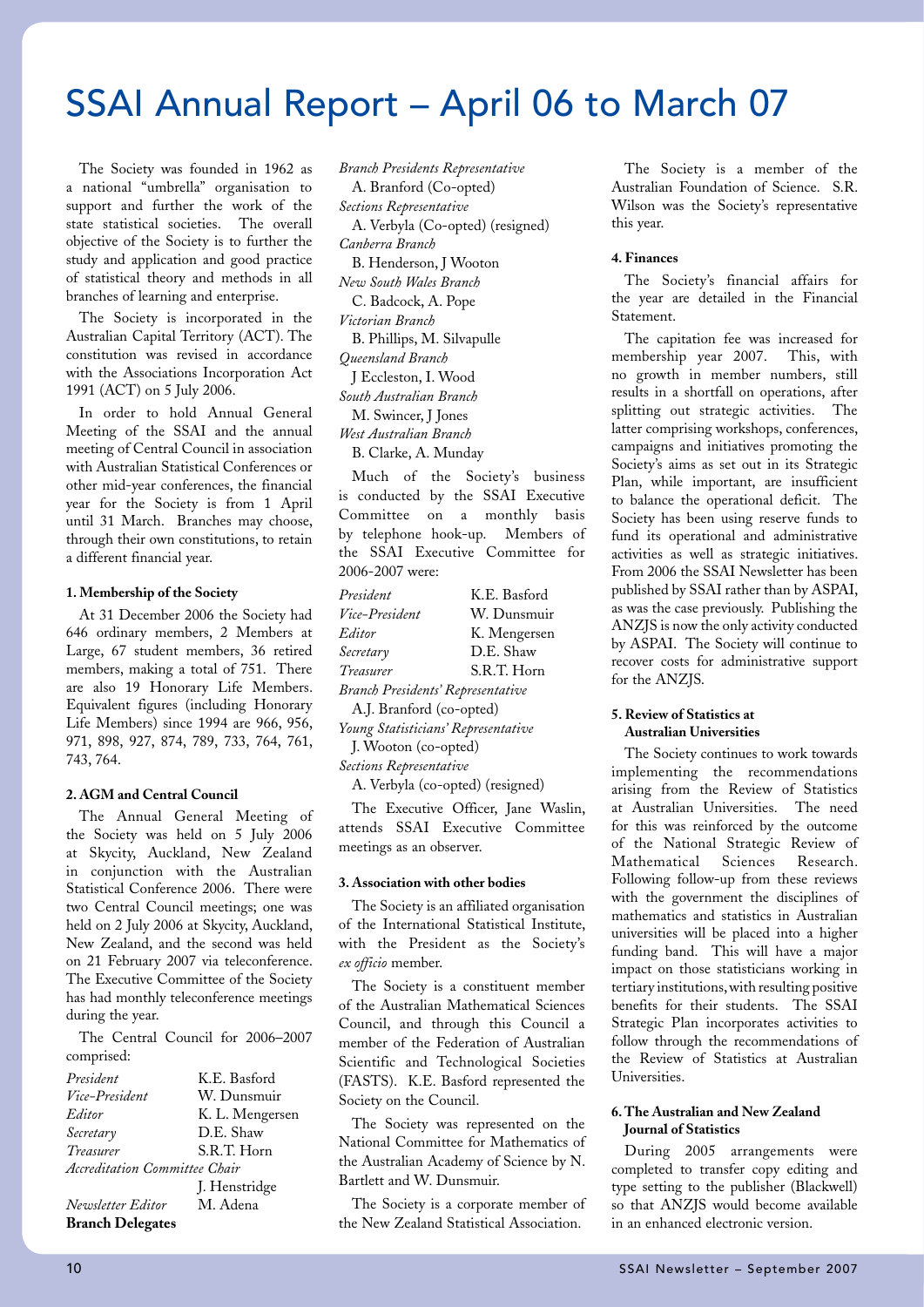The structure of SSAI/ASPAI has been reconsidered so that financial reporting can be streamlined and NZSA has a more direct formal role in considering non-editorial matters for ANZJS.

The Society would like to thank Managing Editor Kerrie Mengersen and Editors Stephen Haslett, Ken Russell, Russell Millar and the Editorial Board for their contributions to the smooth production of the journal in 2006.

#### **7. Accreditation**

The accreditation process continues to run smoothly thanks to the efforts of the Accreditation Committee and the Society's Executive Officer, Jane Waslin. The Committee meets once a month, generally via teleconference, and spends a considerable time examining each of the applications and referees' reports to ensure that a high standard for accreditation is established.

A re-accreditation process has been established and re-accreditation is now taking place for those members whose accreditation has expired. Another issue currently under consideration is how to provide better support and professional development opportunities to existing Accredited members.

2005 saw the introduction of the opportunity for universities to apply for accreditation of their programs. To date two programs have been accredited and there are several applications pending.

At 25 July 2007 there were 134 members with current AStat status and 54 members with GStat status.

We would like to take this opportunity to thank all members of the Accreditation Committee for their efforts.

#### **8. Planning**

Central Council is in the process of reviewing the Strategic Plan for 2007-2011 in order to incorporate implementation of the Review of Statistics and changes achieved under previous versions of the Strategic Plan.

#### **9. Public Awareness Campaign**

After several years of slow progress, a Public Awareness Campaign was concluded in June 2006. Its twin thrusts were: the need for professionalism in the practice of Statistics; and to support Professional Accreditation, hence its campaign slogan: *Statistics: A Job for Professionals.* 

#### **10. Conferences, Workshops and Symposia**

Branches conducted a number of workshops during the year, with support from the central office provided for collection of registration fees and payment of accounts. These workshops were especially successful with very strong support from members and others.

| <b>Branch</b>   | Workshop                                            | Date            | Number of<br>attendees |
|-----------------|-----------------------------------------------------|-----------------|------------------------|
| Canberra        | Bayesian Methods                                    | 14-45 Sept 2006 | 20                     |
| South Australia | AusCan Scholar                                      | 24 Oct 2006     | 15                     |
| Victoria        | Bayesian Methods                                    | 28-29 Nov 2006  | 21                     |
| New South Wales | AusCan Scholar                                      | 28 Sept 2006    | 27                     |
|                 | <b>Oncology Trials</b>                              | 28 Sept 2006    | 69                     |
|                 | <b>Indirect Comparisons</b><br>in health assessment | 30 Mar 2007     | 65                     |

ASC2006 in Auckland was a scientific and social success, but unfortunately not a financial one (as the conference lost over \$25,000). We honoured John Darroch and Daryl Daley as Pitman Medallists for 2005 and 2006. ASC 2008 will be held in Melbourne from 30 June – 3 July 2008.

The Young Statisticians organised a very successful Young Statisticians Conference on 13-14 April 2007 in Canberra. The theme for the conference was 'We're Young and We Count'. Eighty-eight delegates from all states and territory and New Zealand participated in the conference.

#### **11. Named Lectures**

- The E.K. Foreman Lecture was given by Ray Chambers.
- The Knibbs Lecture was given by Richard Jarrett.
- The Belz Lecture was given by Rob Hyndman .
- The H.O. Lancaster Lecture was given by Chris Heyde.
- The E.A. Cornish Lecture is biennial and was not given in this reporting period.

#### **12. Sections**

Sections and Chairs for 2005-2006 were:

*Bayesian Methods Section* K. Mengersen *Survey and Management Statistics Section* V. Rodriguez *Statistical Computing Section*  K. Kumar *Environmental Statistics*  P. Kuhnert *Statistics in the Biological Sciences Section* A. Verbyla *Statistical Education Section* M. Martin & P. Howley *Industrial Statistics Section* R. McVinish *Young Statisticians Section*  J. Wooton *Statistics and the Social Sciences* M. Haynes

Other Sectional and Branch activities have been detailed in the Society's Newsletter.

For the Society, W. Dunsmuir Vice President **Secretary** D.E. Shaw July 2007

## **WORKSHOP**

**Analysing Spatial Point Patterns with R**

For further information: www.statsoc.org.au/whatsnew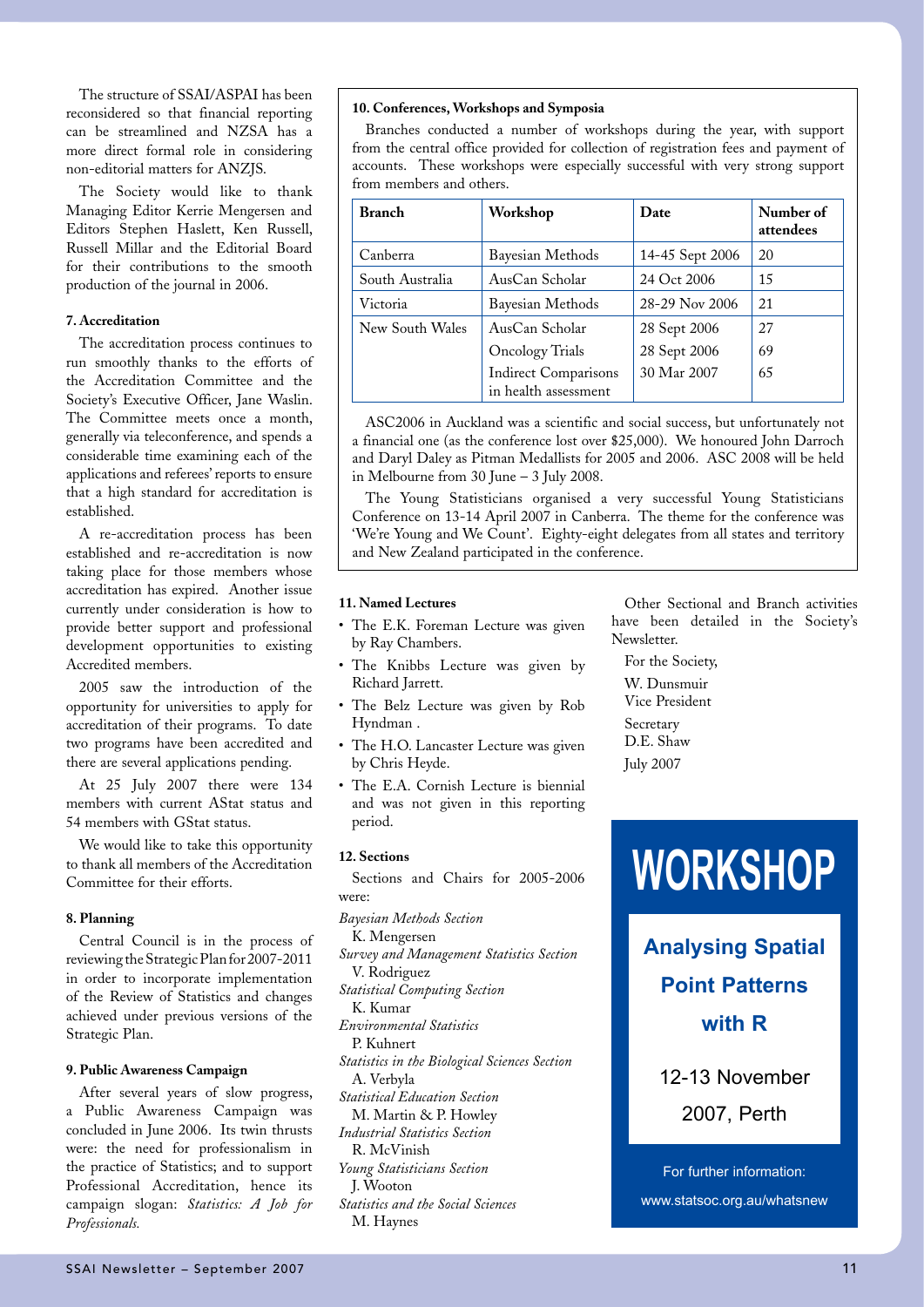### **Obituary**

#### **David Lewis Jones**

February 2 1926, Adelaide SA – December 18 2006, The Entrance NSW.

David was a doctor, mathematician, academic, scholar, humanitarian and family man. After an early career as a General Practitioner in Busselton W.A., he sought to combine his career loves of medicine (University of Adelaide, 1950) and mathematics (B.Sc., University of Adelaide, 1963). David was introduced by Professor Lancaster (Uni. Sydney) to the emerging field of medical statistics. He became a research fellow at the Lung Cancer Registry then the first medical statistician in the NSW State Health Department.

David worked as a medical statistician on several ground-breaking and interesting projects. He worked extensively on aboriginal health in the 1970's, with Dr



Fred Hollows on the National Trachoma Project, and with Dr Max Kamien on aboriginal health in Bourke, outback NSW. The humanitarian aspects of his work gave him great joy. He also set in place sampling protocols for studying height and weight of children, and produced a landmark report comparing urban, rural and immigrant children. He also had a brief foray into New Guinea with the Department of Tropical Medicine. In 1985, he graduated with an M.Sc. in statistics (Macquarie Univ.).

David was a staunch church-goer and an intellectual with remarkably broad interests, ranging from the sciences, to music, classical literature and languages. In retirement, he learnt to play the organ, sung in a choir and learnt Welsh. David was a reclusive, self-effacing man with an inner generosity who demonstrated an incredible humanitarian spirit. Family was the centre of David's life. He is sadly missed by his wife Ena, daughters Ceridwen, Euronwy and Menna, and seven grandchildren.

*Menna Jones*

## *Submit your manuscript*

**Published on behalf of the Statistical Society of Australia Inc. and the New Zealand Statistical Association**

> Australian & New Zealand Journal of **Statistics**

The *Australian & New Zealand Journal of Statistics* publishes papers relating to statistical applications, theory and methods, reviews and articles of historical or general interests.

Share the wealth of your knowledge and submit your manuscript for consideration today. Full author guidelines and instructions can be found at **www.statsoc.org.au/publications/anzjs**

### **Managing Editor: Professor Kerrie Mengersen**

**Print ISSN:** 1369-1473<br> **Online ISSN:** 1467-842X **Online ISSN:** 146<br>Current Volume: 48 **Current Volume:**<br>Frequency:

**4** issues per volume

*Submit your manuscript*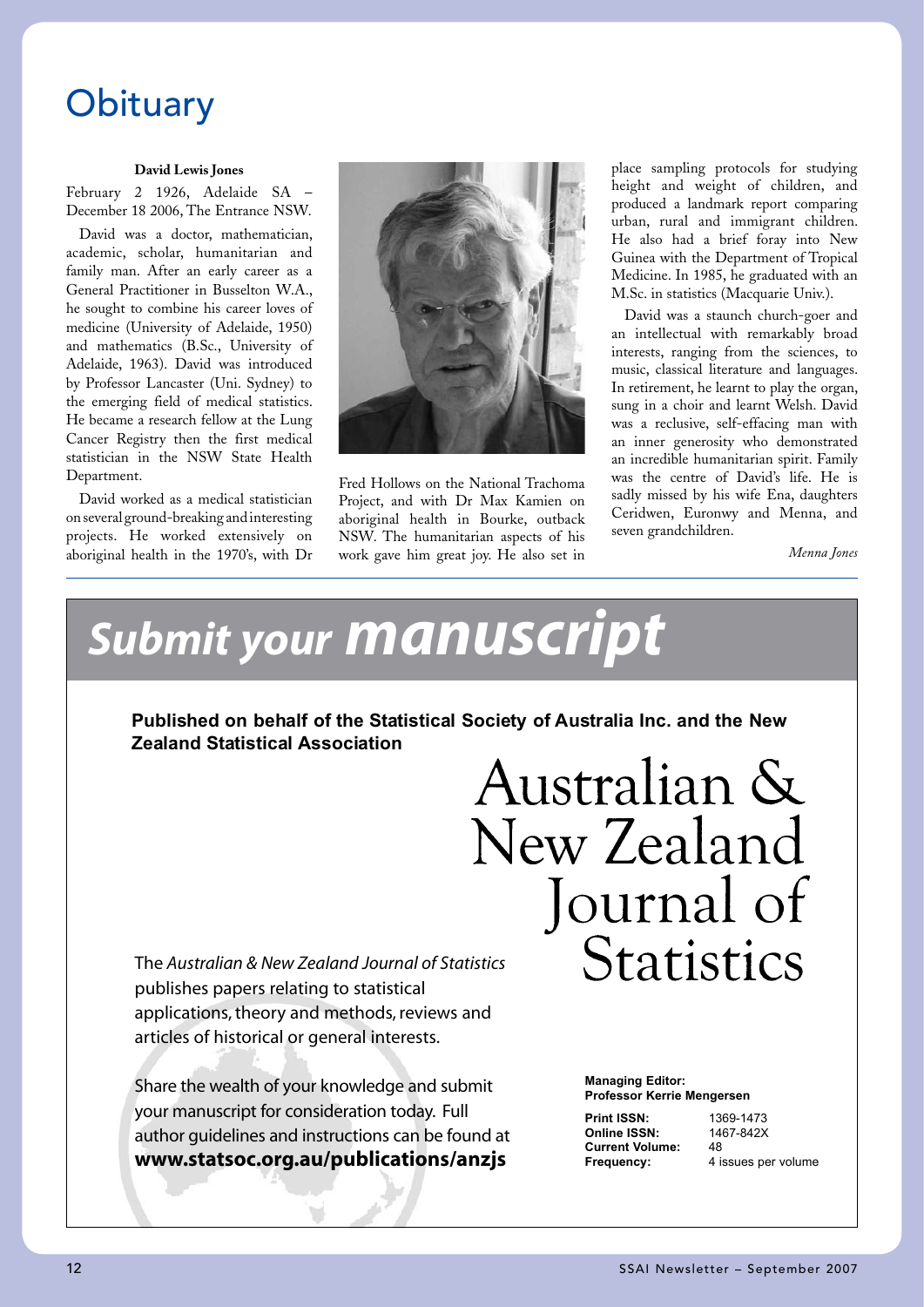### Branch Reports

#### **QUEENSLAND BRANCH NEWS**

#### **June meeting**

On Tuesday June 5th Dr Dr Yougan Wang of CSIRO Mathematical and Information Sciences, Indooroopilly, spoke on *Smoothing for estimating asymptotic covariance matrices with applications in quantile regression and rank regression with censored survival data.* In an interesting talk, Dr Wang's starting point was that rank based methods are very efficient, but the corresponding estimating equations are not smooth. Therefore it is difficult to estimate standard errors of median based estimators. Based on some asymptotic normal results, Dr Wang illustrated how smoothed estimating equations could be applied to produce both estimates and standard errors. His methods were illustrated with application to quantile regression for flood data, in which relationships between extreme events could be clearly discerned. These relationships were obscured by more usual parametric approaches which rely on parametric forms to extrapolate quantiles. Dr Wang also discussed accelerated failure time models from the same perspective. Further details of the approaches discussed can be found in publications by Brown & Wang (2005, 2007).

Brown, B. M., Wang, You-Gan, (2005), Standard errors and covariance matrices for smoothed rank estimators, *Biometrika*, Vol . 92, No. 1, pp.149-158.

Brown, B. M., Wang, You-Gan, (2007), Induced smoothing for rank regression with censored survival times, *Statistics in Medicine,* Vol. 26, No. 4, pp 828-836.

#### **July Meeting**

On Tuesday July 3rd, Dr Anthony Davison, Professor of Statistics at the Ecole Poytechnique Federale de Lausanne (EPFL), presented a talk entitled "Galaxies, ticks, vineyards and stock market crashes: Hard times for the Poisson Process." His various subject areas were linked together by utilisation of developments of the Poisson process. In a lecture that contained interesting theory, historical observations, and fascinating detail in several application areas, Professor Davison, developed from first principles the familiar Poisson process, and went on to elucidate how exceedances over a threshold may be regarded as a two dimension Poisson point process with dimensions time and size of exceedance. A modification using a weighting function may be used to account for certain types of non-stationarity, as occurs in certain earthquake modelling, and which Professor Davison has now applied to modelling stock market time series.

A second application was the smoothing of gamma ray counts collected in astrophysical surveys of the Galaxy, where counts were modelled using a spatially variable Poisson mean, and a Bayesian analysis based on a smoothing Gibbs prior was illustrated. In this case, appropriate choice of prior was critical for producing the desired degree of smoothing – with a Gaussian prior being overly smooth. The solution presented involved the absolute value of the differences between neighbouring pixels instead.

A third application involved modelling the behaviour of ticks with a 3 state Markov model with differing proportional hazards in each state. Covariates including temperature, humidity, and illumination were found to predict time in each of three states: questing, walking, and resting. A final illustration dealt with the control of pest infestations in vineyards.

The insightful and interesting presentation was well attended by local members.

*Rob Reeves.*

#### **Support for Statistics at a local Science Careers Fair at a local High School**

#### **Science Career Fair**

Three members (Peter Baker, Michele Haynes and Miranda Mortlock) all members of the Science Parent Support Group (SPSG) helped in conjunction with the School Science Department to run a Science Careers Fair at Kenmore High School on 24th July. There was a great response to a 'Maths and Statistics' career table at the recent Kenmore State High Science Careers Fair. One hundred and twenty enthusiastic Grade 10 and 12 students and their parents attended the event. Posters from the Australian Statistical Society (SSAI) and materials from OESR and ABS all helped make the maths/statistics booth look interesting.

Students received a 'Kenmore Science Career Fair Bags' full of materials for science, engineering and maths careers.

#### **Professional Development Assistance in March**

Peter Baker, Michele Haynes and Miranda Mortlock, who are in the Science Parent Support Group (SPSG) had also provided a professional development session for science and mathematical teachers earlier in the school year. The session looked at the link between the science experiment instruction sheet, the collection of data and the use of exploratory statistics to further discuss the result. About twenty maths and science teachers attended and it was well received.

*Miranda Mortlock.*

#### **SOUTH AUSTRALIA BRANCH NEWS**

#### **"The Australasian Clinical Toxicology Investigators Collaboration Randomized Trial of Different Loading Infusion Rates of N-Acetylcysteine" presented by Barbara Francis (CMAX)**

Barbara Francis gave the first talk in our 2007 programme, and showed us how interesting statistical consulting can be. In this case, a motivation for the clinical trial was the introduction of an antidote to paracetamol overdose, that had been successful in Australia, to the USA. The design of the trial and the data, but not the analysis, were to be presented to the US Food and Drugs Administration (FDA). The FDA does its own, undisclosed, analysis and then declares whether or not it considers the treatment safe for public use. The antidote is N-acetylcysteine, which is administered intravenously, and is known colloquially as Nac. To be effective Nac must be given soon after the overdose, so in this respect the quicker the infusion the better. But, Nac has untoward sideeffects, in particular an allergic reaction, and these are reduced if it is infused more slowly.

A multi-centre randomized trial was set up to compare the incidence of adverse events when Nac is infused over a 60 –minute period with the incidence of adverse events when Nac is infused over a 15 –minute period. The latter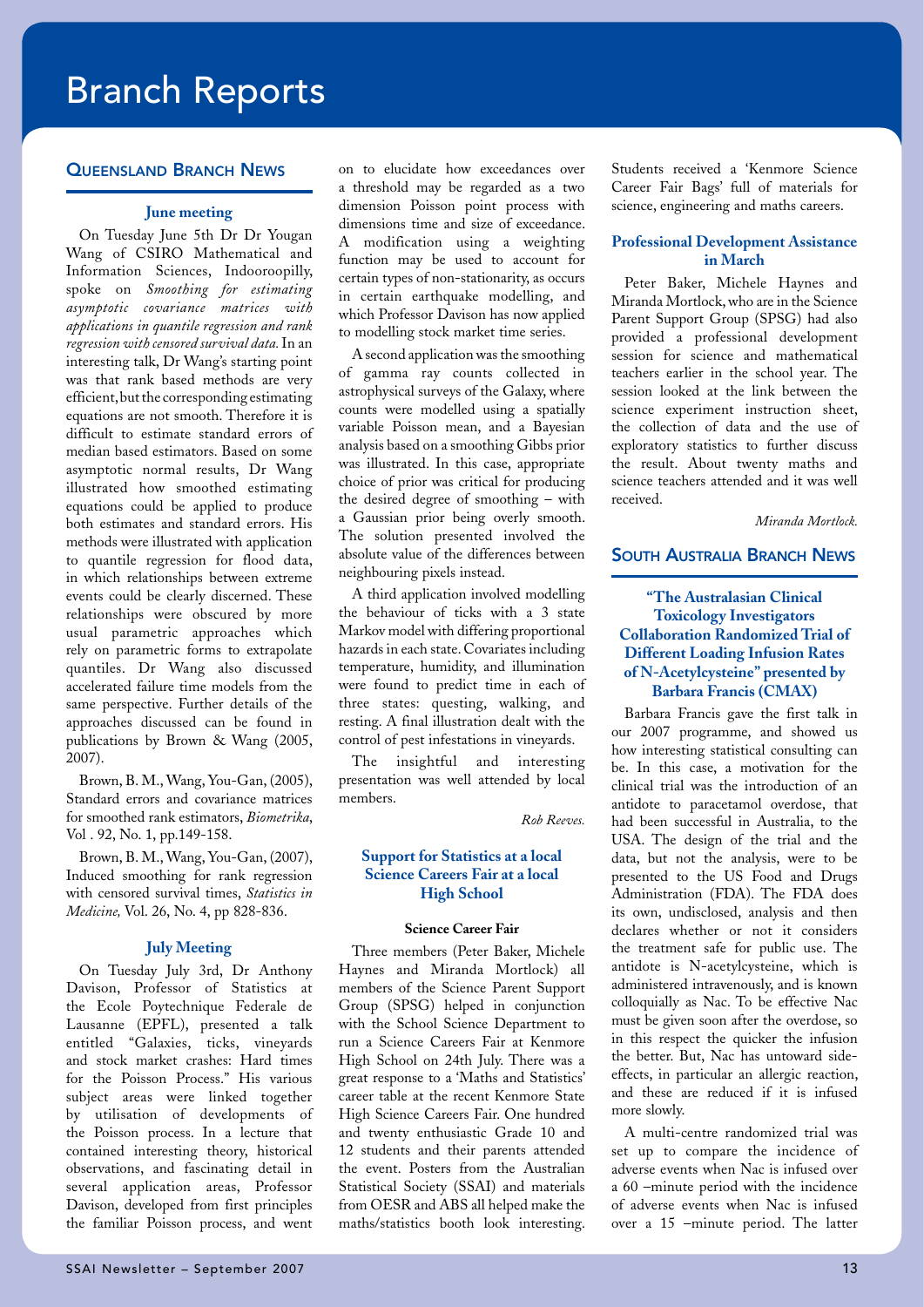is the manufacturer's recommendation, but clinicians in Australia routinely use a range of infusion times from 15 to 60 minutes. The sample size was calculated to give 80% power of detecting a halving of the incidence of adverse reactions. A subsidiary objective was to assess whether the longer infusion time reduced the efficacy. Paracetamol overdose affects the liver, and maximum measured serum alanine aminotransferase is an established test of liver function that was used in the trial.

The analysis allowed for a patient's sex, and the time since the overdose, categorized as less than or greater than 8 hours, when this was known. The study did not demonstrate a reduction in Nac-related adverse reactions with the 60 minute infusion. The study did find that treatment with Nac within 8 hours was significantly more effective than later treatment, adding support to results from previous studies. The overall recommendation is that the 15 minute infusion time recommended by the manufacturers should be adhered to. The FDA is satisfied, and the treatment is now available in the USA.

There was a lively discussion that included technical questions and practical matters including ethical issues. An account of the trial has been published, (Kerr et al, 2005), and I think it would make an excellent case study that could be included in courses on medical statistics and the design of experiments.

F Kerr, A Dawson, IM Whyte, N Buckley, L Murray, A Graudins, B Chan, B Trudinger. The Australian clinical toxicology investigators collaboration randomized trial of different loading infusion rates of N-acetylcysteine. *Annals of Emergency Medicine,* 45(4), 2005, 402-8.

*Andrew Metcalfe, University of Adelaide*

#### **Use of the t-distribution as a Robust Regression Tool**

Dr Julian Taylor presented work relating to his PhD thesis at the SA branch June meeting. He began his talk by considering reasons why statisticians would want to use robust models, such as down weighting genuine outliers in the data. He also considered reasons why it may be of interest to model the scale parameter, including satisfying model assumptions and avoiding data

transformations. He then described the aim of his PhD which was to extend the robust t-regression model by allowing for heteroscedasticity through the use of a parametric model for the scale parameter.

After describing the familiar heteroscedastic Gaussian distribution, Julian went on to describe the heteroscedastic t-distribution and its similarities to the heteroscedastic Gaussian distribution, particularly in relation to parameter estimation. As for the Gaussian case, maximum likelihood estimates of scale parameters, including the degrees of freedom, are biased. Restricted maximum likelihood is known to alleviate the bias of scale parameter estimates and this is easy to use for the Gaussian distribution but there are problems extending this method for use with the t-distribution and approximate methods are needed.

One approach to this problem is to use a modified profile likelihood when the degrees of freedom are known and a stably adjusted profile likelihood when the degrees of freedom are unknown. An alternative approach was also proposed and although the two methods are completely different, simulations revealed that both methods produce similar results. These approaches appear to work well on data with one extreme outlier but may not be so useful when dealing with other forms of heteroscedasticity.

*Lisa Yelland*

#### **Mathematically Massaging a Million Markers**

At the SA branch July meeting, Dr Ian Saunders from CSIRO talked about statistical genetics, specifically in relation to colorectal cancer. This is the second highest cause of cancer deaths in Australia and the third highest worldwide. The recent increase in incidence is probably due to diet, however there are now less deaths occurring as a result of this type of cancer due to the availability of early detection methods. Currently, approximately 5% of colorectal cancers are caused by genetic links which are understood, 75% cannot be attributed to genetic factors and the remaining 20% appear to be caused by a genetic link but it is unknown which gene is involved. Research is being conducted at CSIRO with the aim to determine the genetic link.

As humans, most of our DNA is identical. There are however, parts of our DNA which differ. A single nucleotide polymorphism (SNP) is a position in the human genome where a single nucleotide varies between chromosomes while those around it don't. There are millions of SNPs that are known about and these are recorded in online databases. If an association is found between a SNP and colorectal cancer, the SNP must be close to the gene of interest. As there are many SNPs to consider, an efficient way to look for the gene of interest is to study siblings.

Technology in this area is improving rapidly and 900,000 SNP arrays are now available. Genetic studies result in large amounts of complex data and as a result, statisticians have a major role to play in this field. Statistical issues which need to be considered include the large number of false positive results, how to incorporate prior biological knowledge and whether statistical modelling or data mining should be used.

*Lisa Yelland*

#### Canberra Branch News

At the March AGM Dr Brent Henderson from CSIRO Mathematical and Information Sciences (CMIS) stepped down as branch president after a very successful two year term. After a president steps down it is tradition that they give a talk, so in the meeting which directly followed the AGM, Brent gave a very interesting talk titled *'Statistics in the water resources: Ensuring we know when the glass is half full'.* This talk focussed on some examples of the way statistical science is being used by CMIS to improve decision-making for our water resources – something that is clearly important given the water scarcity and the widespread drought.

Brent discussed the problem of choosing where we monitor in a spatial domain, and how that problem differs in the natural resources from other more traditional areas where spatial monitoring (or survey) designs are used. He talked about some current spatial monitoring design approaches, including the Generalised Random Tessellation Stratification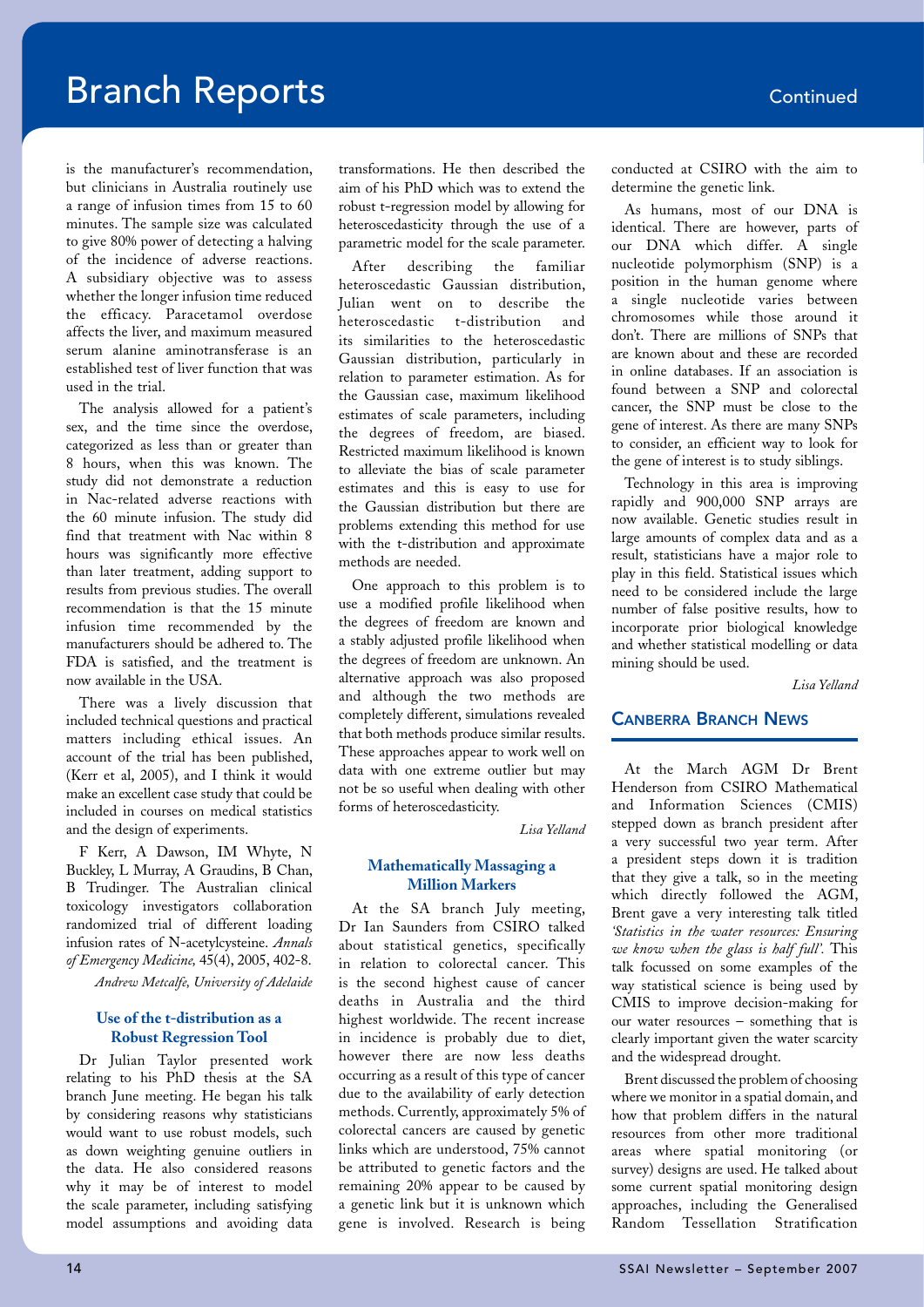(GRTS) design which aims to select a spatially balanced sample and may be viewed to some extent as combining the good aspects of simple random sampling and systematic sampling. Brent then talked about the estimation of water quality trends and gave an example of a generalized additive model used to estimate non-linear salinity trends. This is flexible methodology that can account for covariates (e.g. seasonality, flow), outliers and the presence of serial correlation. This was followed up by an example of a spatio-temporal trend analysis where different monitoring sites were considered simultaneously. The last example presented was on spatial prediction of water quality on river networks. This illustrated how data collected at different monitoring sites may be combined to make predictions throughout a river network using geostatistical methods. A key aspect that makes this different from traditional spatial prediction is that the notion of 'distance' now depends on the network. There are also challenges in specifying a valid covariance function. The spatial predictions obtained from this methodology have been found to give a very useful visualisation of the water quality across an entire region. They may also help direct future monitoring effort.

Finally, Brent briefly discussed future directions for the statistics in the water resources, including the need to be able to combine physical (or deterministic) models and statistical models, and emerging opportunities created by data coming from automatic collection technologies such as sensor networks.

The Canberra branch would like to give special thanks to Brent for his great leadership and many contributions over the last two years.

#### *Janice Wooton*

The speaker at the May 29th meeting of Canberra branch was Dr. David Warton from University of New South Wales (UNSW). The title of the talk was "Which Wald Statistic? Implications of re-parameterisation of generalized linear models in environmental impact assessment". The Wald statistic is one of the three most commonly used statistics in hypothesis testing; the others are likelihood ratio and score statistics. The likelihood ratio (LR) test is superior to the other tests because it has better power and does not vary under different re-

parameterisation. However, the LR test is not available when we use Generalised Estimating Equations (GEE) approach. In this situation, we have to resort to Wald or score statistic for testing the hypothesis. Unfortunately, Wald statistics may not have high power in many applications. David illustrated this problem by using multivariate count data from a bush regeneration experiment in which the Wald and score statistics fail to pick significant difference of invertebrate abundance between the control and experimental sites, despite a difference clearly being evident.

David then presented a result for score statistics which explains why, in the context of k-sample tests, score tests have low power when smaller groups have lower variances. This is exactly the case with the bush regeneration data. Because the properties of Wald statistic vary under different parameterisations, the idea was to find re-parameterisation under which the statistic has better properties. He seeks this optimal re-parameterisation within a class of transformations which is equivalent to changing the link function in the case of generalized linear models (GLM). Since the LR statistic is thought to have better performance than the Wald statistic, he first seeks for re-parameterisation that enables the Wald statistic to better approximate the LR statistic. However this optimal power does not guarantee high power. He then seeks transformation that maximized power. Using this criterion, for balanced data he found that the Wald statistic' power is equal under any transformation (no optimal transformation), while for unbalanced data depending on the underlying mean parameters of the groups being tested, he showed that optimal transformation is achieved using either the canonical parameterization (the log link function in case of count data) or identity link function. But since we would rarely have knowledge on the underlying parameters, he suggested the use of variance-stabilizing transformation that will always be the safest bet and have intermediate power. David finished the talk by describing the potential applications of these results beyond ksample tests and the challenge he is currently faced in extending the result to GLM with covariates. It seems fitting that David is working on Wald statistic,

after all as he proudly showed (with the help from Mathematical Genealogy Project), he is the academic great-great grandson of Abraham Wald, after whom the Wald statistic is named!

David graduated with a PhD in Statistical Ecology from Macquarie University in 2004. He is currently a lecturer at Department of Statistics, UNSW. His current research interest includes developing new methodologies for data analysis in ecological research, and increasing awareness in ecology and related disciplines of existing methodologies. He can be contacted at David.Warton@unsw.edu.au.

*Agus Salim*

#### **Canberra Branch June seminar**

The speaker at June 26 meeting of Canberra local branch was Dr. Robert Clark from the Centre for Statistical and Survey methodology at University of Wollongong. On this occasion, Robert talked about his recent work on developing optimal strategies to sample rare subpopulations in a population survey. He began his talk by explaining this work was motivated partly by his recent experience working with New Zealand Ministry of Health in designing NZ Health Survey. One of the objectives of the survey was to be able to estimate Maori statistics with certain level of specified precision. Maori comprise about 12% of the adult population and approximately 60% of Maori live in Meshblocks (primary sampling units of approximately 50 dwellings) where their proportion is 20% or less, making them a relatively rare subpopulation. With limited survey budget that would only allows sampling of 12,500 households in the whole NZ, achieving the specified precision for Maori is not possible under simple random sampling. This suggests the use of designs in which the Maori is oversampled.

Robert then outlined several commonly used strategies to oversampling subpopulations. These strategies include snowball, dual frame, top-up/screening and disproportionate sampling. Due to several factors, in the NZ Health Survey, the combination of disproportionate sampling with screening using proxy reporting is used. When fixed number of households is chosen from each selected Meshblock, Robert worked out that the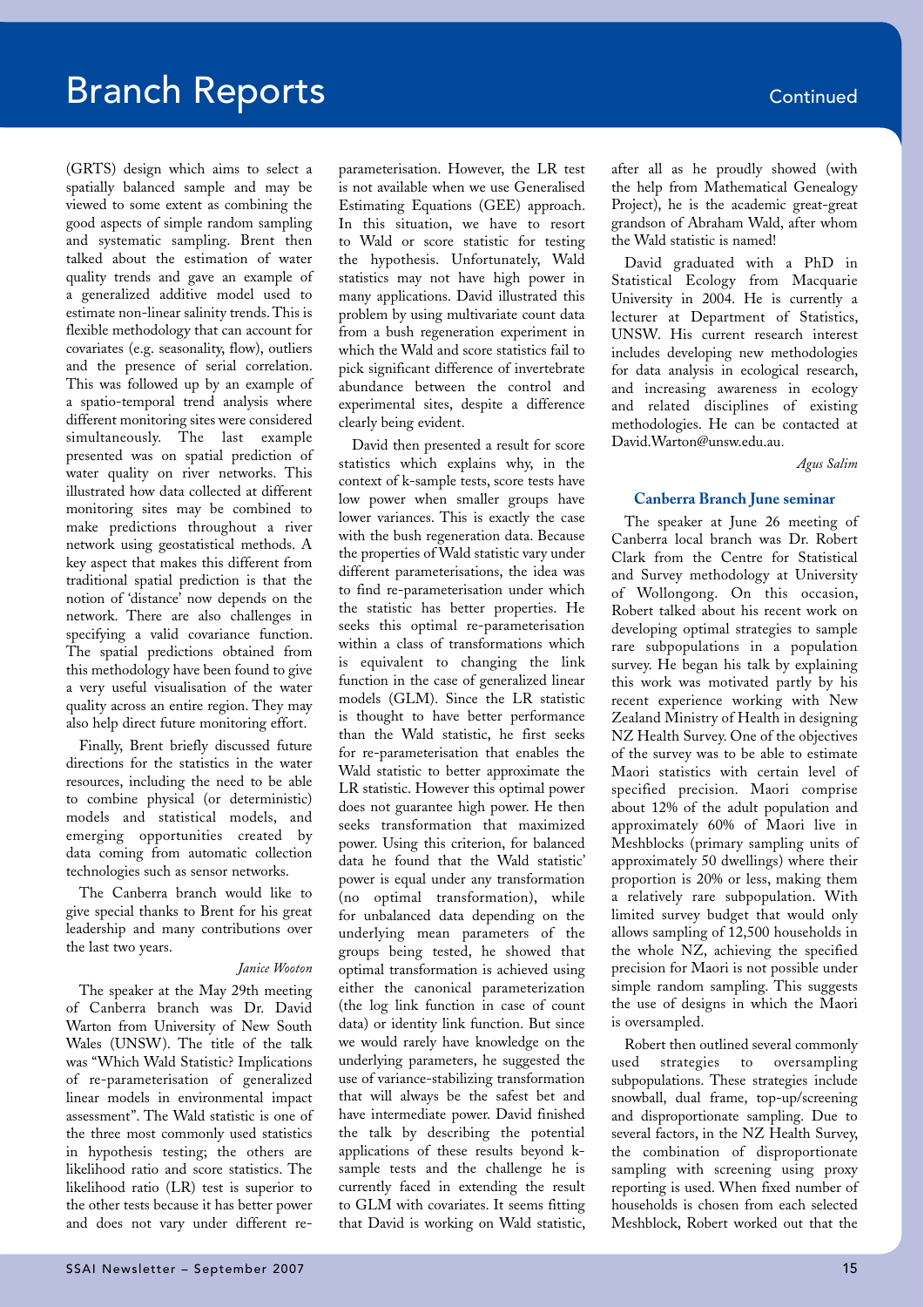optimal sampling strategy depends on the cost of screening and cost of interview per household. In one extreme when screening cost nothing, simple random sampling should be used to select the Meshblocks and on the other extreme when screening cost is substantial compared to interview cost, the probability of selection for each Meshblock should be proportional to the square root of the Maori concentration in the Meshblock. Contrary to the popular belief that more intensive sampling on the subpopulation will improve the design, Robert found that setting the probability of selection for Meshblock proportional to anything greater than square root of concentration will actually be counterproductive. Robert finished his talk by demonstrating further improvement can be achieved when the number of households selected from each Meshblock is varied, where more households are selected from Meshblocks with lower concentration of subpopulation. After the talk, there are a lot of discussion about the counter-intuitive findings in which member of the audience pointed out some possible mistakes of past surveys which employs more intensive sampling.

Robert Clark graduated from University of Wollongong in 2002 with a PhD in Statistics. Prior to joining University of Wollongong, he worked at the ABS methodology division where he was awarded Ken Foreman Award in 1996 for outstanding achievement and potential of a young methodologist. He can be contacted at rclark@uow.edu.au.

#### **Valid inference after preliminary statistical model selection**

Associate Professor Paul Kabaila was the speaker at the April meeting of the Victorian Branch. The meeting was held at the Szental Lecture Theatre, La Trobe University. This is first time that a Victorian Branch meeting was held at La Trobe University, to my knowledge.

Paul addressed a problem that we frequently encounter in applied statistics. It is common for statisticians to carry out a preliminary statistical (that is, data-based) model selection using, for example, preliminary hypothesis tests or the Akaike Information Criterion (AIC). This is usually followed by the statistical inference of interest, using the same data, based on the assumption that the selected model had been given to us *a priori*. Paul emphasised that this assumption is false and it leads to invalid inferences.

The statistical inferences of interest considered were hypothesis tests and confidence intervals, with particular emphasis on the latter. A number of authors have recognised the problem, for example, Hurvich and Tsai (1990, *American Statistician*), Regal and Hook (1991, *Statistics in Medicine*) and Breiman (1992, *Journal of the American Statistical Association*).

Numerical illustrations of the problem were provided for two scenarios.

The first of these illustrations concerned data collected to gauge the effectiveness of cloud seeding. The parameter of interest measures the effect of cloud seeding on rainfall. A confidence interval for this parameter, with nominal coverage 0.95, was constructed after preliminary variable selection in a linear regression model using AIC. Using the computational method of Kabaila (2005, *Australian and New Zealand Journal of Statistics*), the minimum coverage probability of this confidence interval was found to be less than 0.8. Therefore, this confidence interval is completely inadequate.

The second illustration was for a  $2^3$ factorial design with 2 replicates and a particular contrast as the parameter of interest. Paul analysed the same preliminary model selection method as that considered by Mead (1988) in his book *The design of experiments: Statistical principles for practical applications.* New York: Cambridge University Press. Namely, first test the null hypothesis that the third order interaction is zero. If this hypothesis is accepted then test whether or not each of the second order interactions is zero. Using the computational method of Giri and Kabaila (2007, submitted to the *Australian and New Zealand Journal of Statistics*), it was found that the minimum coverage probability of the confidence interval for the parameter of interest, with nominal coverage probability 0.95, is approximately 0.464. In other words,



*Photo: Brian Phillips*

*Agus Salim*

#### Victorian Branch News

Professor Kay Lipson has been appointed Dean of the Faculty of Higher Education, Swinburne Lilydale. Kay is a current Victorian Branch Councillor, and has been serving



in that capacity since March 2002. She was Branch President from March 2003 to March 2005. Kay's promotion prompts the question: is she the only person from any Branch to serve concurrently as a Faculty Dean and a Branch Councillor? Congratulations, Kay! *Paul Kabaila*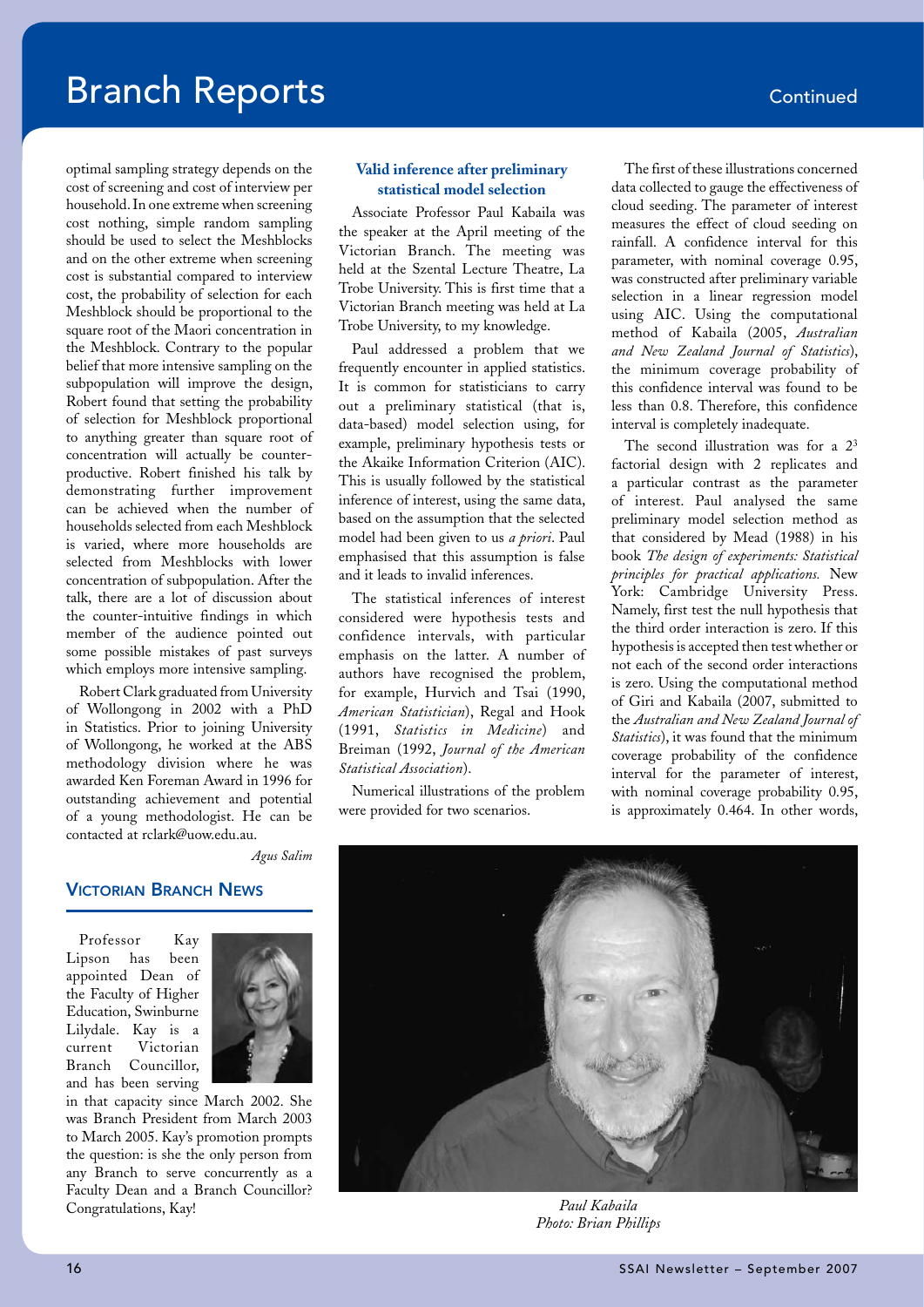this confidence interval is also completely inadequate.

The remainder of the talk focussed on this 23 factorial design example. There is a common belief that higher order interactions are likely to be negligible. The motivation for the preliminary hypothesis tests appears to be an attempt to utilize this prior information. The idea appears to be that if some higher order interactions are, indeed, negligible then these preliminary hypothesis tests are likely to detect this, hopefully leading to more efficient subsequent inference. As we have seen, this rarely works.

Paul's proposed method for utilizing this prior information is as follows. First, start by considering the effect of preliminary statistical model selection on the subsequently constructed confidence intervals. By extending the functional form of this effect, construct confidence intervals with the following properties. They have the desired minimum coverage probability. They are also (a) relatively short when the prior information is correct, (b) have expected length that cannot be too large and (c) revert to the standard confidence interval (obtained by fitting the full model) when the prior information happens to be badly incorrect. In this way these confidence intervals utilize (in a frequentist setting) the prior information.

Paul stated that whilst the computation of such confidence intervals was both theoretically and computationally challenging, he expected practical solutions to be available later this year.

The following PhD students and colleagues were acknowledged: Khageswor Giri, David Farchione, Sa-aat Niwitpong, Jarrod Tuck and Hannes Leeb.

#### *Mervyn Silvapulle*

#### **Nonparametric estimation of a regression curve when the observations are not measured precisely**

The speaker at the May meeting was Dr Aurore Delaigle, from the Department of Mathematics, University of Bristol, UK. The talk was rather more technical than is usual for a Branch meeting, but Aurore had beautifully prepared slides and spoke very clearly, thus making the presentation accessible to all. The meeting was held at Swinburne University's Hawthorn campus.



*Dr Aurore Delaigle (left) with Kris Jamsen, the Branch Young Statisticians Representative (centre) and Mervyn Silvapulle, the Branch President Photo: Brian Phillips*

Aurore considered nonparametric estimation of a regression function in the case where the covariate is observed with random measurement errors. More precisely, the covariate *X* is measured with an additive error *U* so that, instead of observing a sample from the variable *X* one observes a sample from the variable *W,* where *W=X+U,* with *X* and *U* independent. This problem has applications in many different fields because, in practice, it happens very often that one cannot measure a variable very precisely.

In the case where the covariate is measured without any error, there are several ways to estimate a regression curve using nonparametric methods. For example, one can use the Nadaraya-Watson estimator. This estimator requires choosing a kernel function (usually a smooth and symmetric density) and a smoothing parameter called the bandwidth — the choice of the latter is crucial, as it will dictate the quality of the estimator. Fan and Truong (1993) in the *Annals of Statistics* proved that, in the case where the covariate is observed with error, one obtains a consistent estimator of the regression curve by using the Nadaraya-Watson estimator, after appropriate modification of the kernel. In fact, the kernel needs to be replaced by a pseudokernel, which depends on the kernel of the error-free case, the error density and the bandwidth.

Aurore showed how one can select the bandwidth by using a crossvalidation procedure. In this problem, the cross-validation criterion cannot be

calculated because the observations on *X* are not available, and she, with some co-workers, has developed an estimator of this criterion by using a sort of SIMEX (simulation-extrapolation) procedure (see Staudenmayer and Ruppert, 2004, *Journal of the Royal Statistical Society B*, and references therein). Aurore showed on some simulated examples that the method works well. The Fan and Truong regression estimator assumes that the error density is known and she showed how to adapt the estimator in the case where the error density is unknown but the observations are replicated at least once. She demonstrated that the error density can be estimated easily from the sample of differences of replicated observations.

Aurore illustrated the completely datadriven method (where the error density is estimated from the data and the bandwidth is selected by her and her coworkers' cross-validation criterion) on two medical data sets. In the first example, the goal is to relate systolic blood pressure (this variable is typically measured with considerable error) to the risk of heart disease. In the second example, the goal is to compare two methods for measuring peak expiratory flow rate. In both cases, she illustrated the effect of ignoring the measurement error by comparing the results with the naive (untransformed) Nadaraya-Watson estimator. It was seen that ignoring the error produces an estimator which oversmooths the data.

The talk was based on joint work with Peter Hall and Alexander Meister.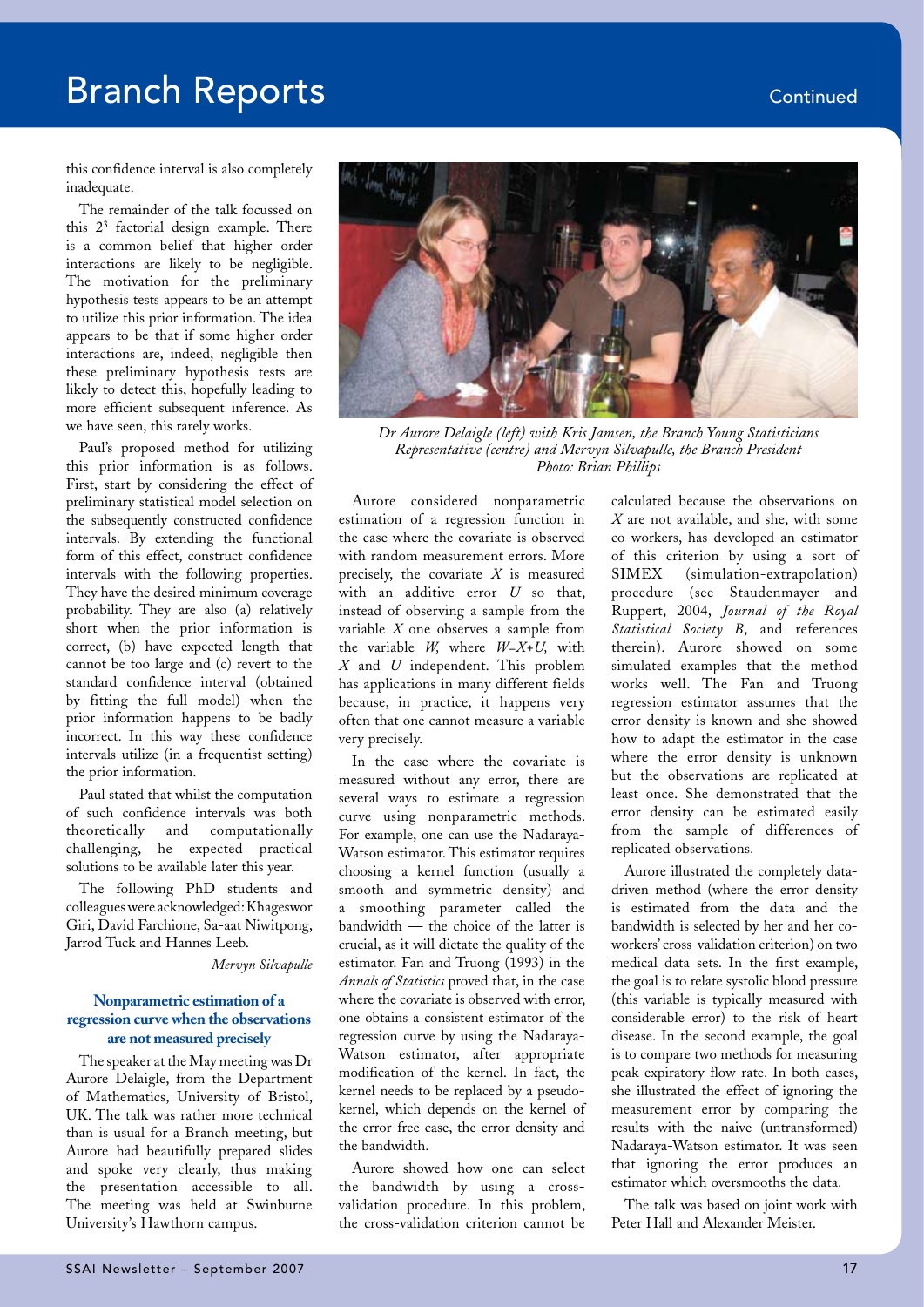#### **Estimating whale abundance by counting them: a hard case study in the Antarctic**

On the 5th of June the Victorian Branch held a meeting in Hobart at the CSIRO's Marine Laboratories, possibly the first ever Branch meeting held in Tasmania. A total of 25 people attended the presentation and all reported that they were excited that the evening was occurring. Mark Bravington presented a lively and interesting talk on estimating whale abundance. It could even be said that everyone had a 'whale' of a time.

Mark first introduced us to the ideas behind estimating animal abundance from line transect surveys and some of the methodology used to analyse them. These methods are conceptually appealing but restrictive in terms of a number of issues that arise in surveys of various species. In particular, Antarctic minke whales seem to exhibit almost all the issues presented, and even seem to have a few more due to the 'interesting' data collection methods employed at various times through the 30 year collection period.

Mark went on to describe how he has tackled the analysis for the Antarctic minke whale data set. The analysis consists of using different data types to model different aspects of observing whales: how far away the school was, who saw it, how many whales were in it, and where the school actually was. Outputs from some models form part of the input into other models, so uncertainty from the former needs to be accounted for in the latter. The nature of the relationship is complex and accounting for this uncertainty analytically is impossible. Mark uses approximate methods based on derivatives obtained using automatic differentiation methods. The data set itself has a strong spatial component to it. Since coastline features such as peninsulas can introduce 'discontinuities' in distribution which are ignored by most smoothers, Mark (and co-authors) have developed smoothers based on the physics of soap films which take into account the complex boundaries of the region.

Everyone who attended (with no exception) declared that they would be interested in more meetings concerning statistical methods. This is encouraging. The statistical scene in Hobart is evidently alive and well — just a little disjointed at the moment.

The evening concluded with some good wine, good food and a number of people who were obviously relieved to be able to talk about statistically related issues.

*Scott Foster*



*Dwarf minke whale Photo: Royal Australian Navy staff newsletter*

#### **WESTERN AUSTRALIA BRANCH NEWS**

The March seminar of the WA branch was given by Professor David Andrich, who had only just taken up the Chapple Chair as Professor, Graduate School of Education, at the University of Western Australia after having been Professor of Education at Murdoch University since 1986. His talk "Inferring parameter estimates in an experimentally independent response space of a logistic regression model from its experimentally dependent response subspace" reflected his thinking and experience in working in fields of education, psychology and the social sciences. David's chosen topic for discussion was a further development of the paper: Andrich, D. (1979). A model for contingency tables having an ordered response classification. *Biometrics*, 35(2), 403-415. The discussion began with an example from the contingency table context, e.g. Frequency of disturbed dreams among boys aged 5-15 referring to Nelder & Wedderburn (1972) JRSS Series A, 135,370-384. This was followed with a quote from R.A. Fisher "It will be observed that the numerical values…. lie….in the proper order for increasing reaction. This is not a consequence of the procedure by which they have been obtained, but a property of the data examined" Fisher (1958,p.294).

The requirement is equivalent to having empirical evidence that the thresholds which define the boundaries of the contiguous categories show increasing locations on the continuum, and not for example that they are indistinguishable. In a design in which *dichotomous* assessments at the successive thresholds are experimentally independent, this evidence can be readily established. David pointed out that in general, however, dichotomous assessments at the thresholds are neither observable nor independent. Instead, he says, because there is only one response in one of more than two ordered categories, *they are latent, must be inferred and are experimentally dependent.*

David showed using the Rasch model, which specialises the logistic regression model in the context of contingency tables, that, one could provide necessary and sufficient evidence that the thresholds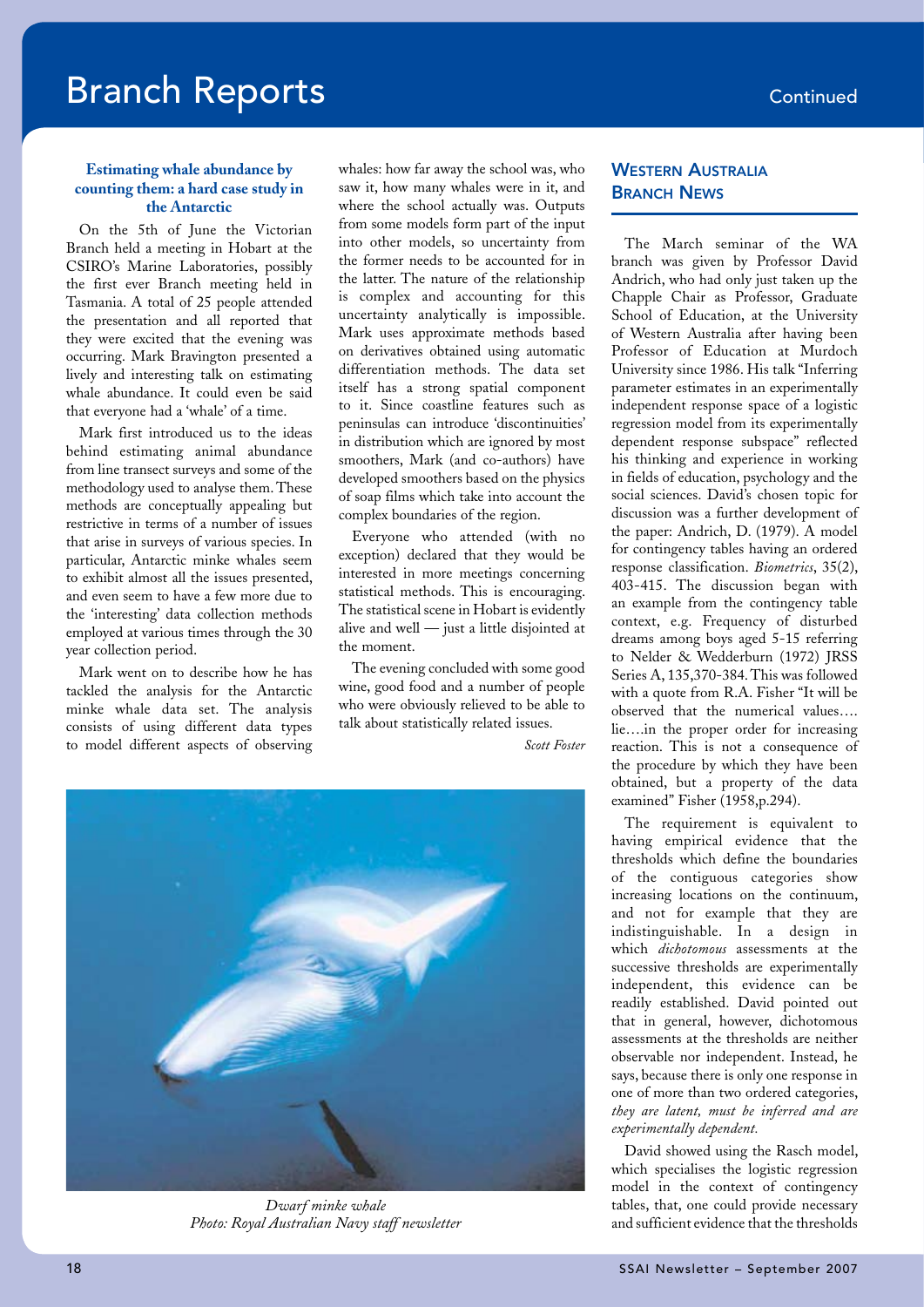are ordered empirically as required. He showed that the threshold estimates obtained from the Rasch model in which the latent dichotomous assessments at the thresholds are necessarily dependent have the same values as if the dichotomous assessments at the thresholds were experimentally independent.

This powerful result was illustrated by analysing the relationship between three response outcome spaces. In doing this he noted the necessity to make subtle distinctions between *values* and *structures* of response probabilities, between *compatible* and *determined* relationships, and between *manifest* and *latent* outcome spaces. His results were illustrated using a simulated example and an example using social mobility.

A select group adjourned to dinner at a nearby restaurant.

*Brenton R. Clarke*

#### **WA Branch Honours Scholarship Award**

At the May meeting Nicole Warrington received a cheque for \$500 being for her award as the 2007 Honours Scholarship Winner. The Honours Scholarship is offered by the WA Branch each year to the best honours student applicant from a Western Australian University.

In 2005 she completed a Bachelor of Science at Victoria University of Wellington, New Zealand, with majors in Statistics and Psychology.

After completing her undergraduate degree she worked at Statistics New Zealand as part of an internship programme.

She is currently completing a Bachelor of Science Honours course majoring in Applied Statistics with the Western Australian Institute of Medical Research at the University of Western Australia, focusing on statistical methodology for the analysis of genetic and epidemiological data. Her thesis topic investigates the genetic association of asthma in a family-based population (involving variance components analysis in a mixed models framework and the use of the EM algorithm to deal with missing data).

According to the judges "Nicole has a strong academic record, and gives the impression of a young person with definite goals and great zeal for a



*President Brenton Clarke delivers the honours scholarship award to Nicole Warrington. Photo: WA Branch News*

statistical career. She wrote an excellent and convincing application, and received strong recommendation from referees."

Following on from the May meeting, the June meeting of the WA Branch of the SSAI was a further celebration of young statisticians, with interesting presentations given by Rebecca Hogan and Jason Rabbitt describing projects they have undertaken for the Australian Institute of Health and Welfare (AIHW) and Data Analysis Australia (DAA) respectively.

With a combined interest in statistics, epidemiology and biomedical fields, Rebecca accepted a graduate position in the Ageing and Aged Care Unit of AIHW in Canberra at the completion of her undergraduate degree. Rebecca explained the mission of AIHW as providing "Better health and wellbeing for Australians through better health and welfare statistics and information". The statistical work of the Ageing and Aged Care Unit includes producing their flagship publication "Older Australia at a Glance"; statistical reporting and analysis of aged care programs; analysis of the health of older Australians; providing ad-hoc support on statistical requests for other organizations; extraction, analysis and presentation of data (including data from ABS population surveys and

administrative data collections); and data collection and development.

Within the Ageing and Aged Care Unit, Rebecca's main responsibilities were in the health and disability areas, in particular, research into dementia, one of the greatest single contributors of disease of aged people in Australia. The statistical issues faced in this area of research are many, from defining and classifying people as suffering dementia, measuring prevalence rates, analysing the characteristics and demographics of dementia sufferers, expenditure on people with dementia and research into carers and the use of services.

There were a number of challenging aspects to Rebecca's analyses. A major challenge related to data limitations, needing to overcome issues with identification of the disease, nondisclosure of some administrative data that had been collected by other organizations and missing or noncollected data items from other sources. There is also little longitudinal data available and sample sizes within a single study are often limited. To overcome some of these issues, Rebecca conducted meta-analysis whereby she integrated data from a number of sources with different methodologies or study populations to obtain composite estimates of measures of interest.